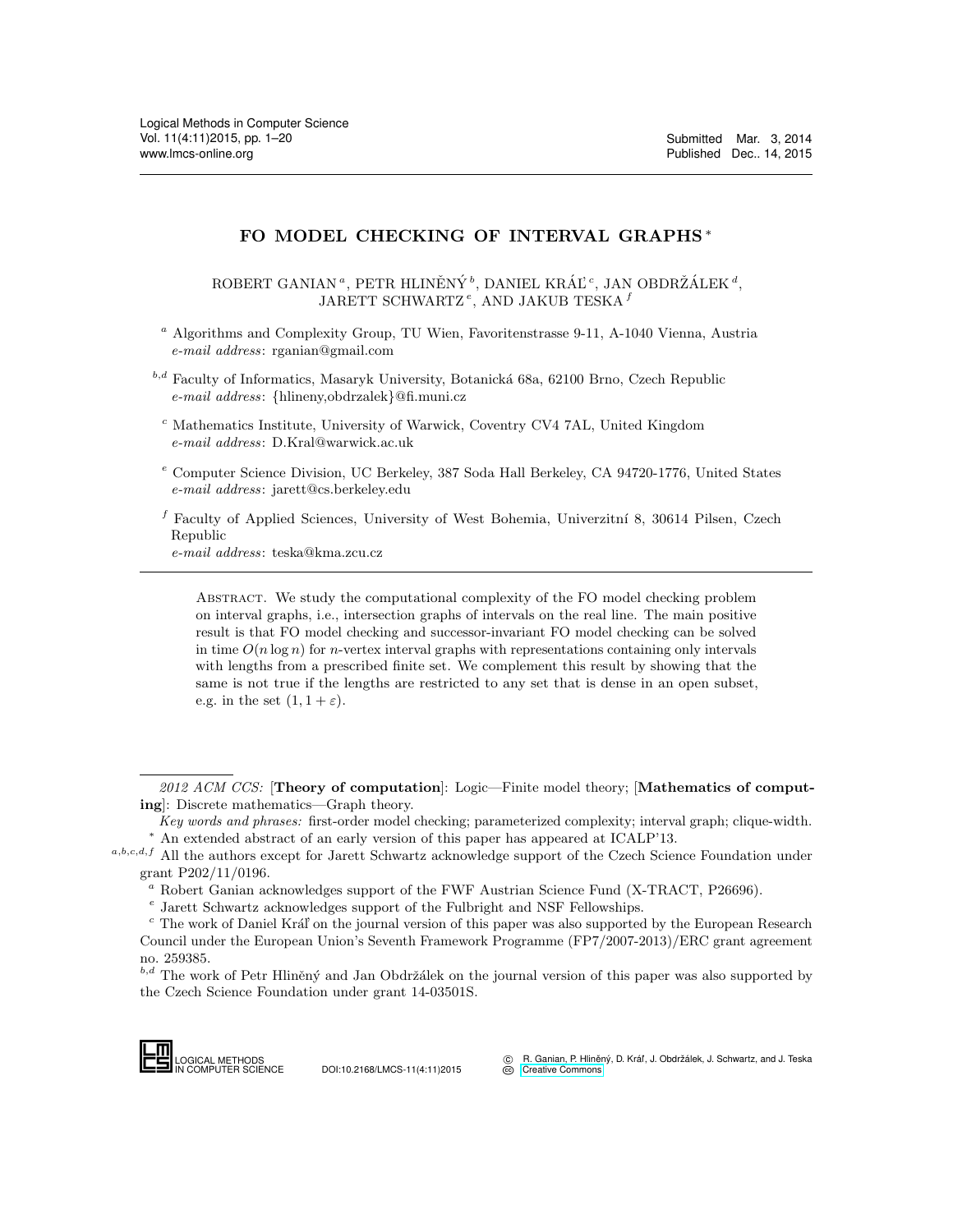### 1. INTRODUCTION

Results on the existence of an efficient algorithm for classes of problems have recently attracted a significant amount of attention. Such results are now referred to as algorithmic meta-theorems, also see a recent survey [\[Kre09\]](#page-18-0). The most prominent example is a theorem of Courcelle [\[Cou90\]](#page-18-1) asserting that every MSO (monadic second order) property can be model checked in linear time on the class of graphs with bounded tree-width. Another example is a theorem of Courcelle, Makowski and Rotics [\[CMR00\]](#page-18-2) asserting that the same conclusion holds for graphs with bounded clique-width when quantification is restricted to vertices and their subsets.

In this paper, we focus on a more restricted class of graph properties, specifically the properties expressible in first order logic. Clearly, every such property can be tested in polynomial time if we allow the degree of the polynomial to depend on the property of interest. But is testing these properties *fixed parameter tractable* (FPT [\[DF13\]](#page-18-3)), i.e. are they testable in polynomial time where the degree of the polynomial does not depend on the considered property? The first result in this direction could be that of Seese [\[See96\]](#page-19-0): every FO property can be tested in linear time on graphs with bounded maximum degree. A breakthrough result of Frick and Grohe [\[FG01\]](#page-18-4) asserts that every FO property can be tested in almost linear time on classes of graphs with locally bounded tree-width. Here, an almost linear algorithm stands for an algorithm running in time  $O(n^{1+\epsilon})$  for every  $\varepsilon > 0$ . A generalization to graph classes locally excluding a minor (with worse running time) was later obtained by Dawar, Grohe and Kreutzer [\[DGK07\]](#page-18-5).

These results have been subsequently extended to (more general) sparse graph classes introduced by Nešetřil and Ossona de Mendéz [\[NdM08a,](#page-18-6) [NdM08b,](#page-18-7) [NdM08c\]](#page-18-8). First Dawar and Kreutzer  $[DK09]$  (also see  $[GK11]$  for the complete proof) and, independently, Dvořák, Král' and Thomas [\[DKT10\]](#page-18-11), showed that every FO property can be tested in almost linear time on classes of graphs with locally bounded expansion; examples of such graph classes include classes of graphs with bounded maximum degree or proper minor-closed classes of graphs. This series of results ultimately culminated with the recent result of Grohe, Kreutzer and Siebertz [\[GKS14\]](#page-18-12), who established the fixed parameter tractability of testing FO properties on nowhere-dense classes of graphs (nowhere-dense being the most general class of sparse graphs).

In this work, we investigate whether structural properties of graphs that are not necessarily sparse could lead to similar results. Specifically, we study the intersection graphs of intervals on the real line, which are also called interval graphs. When restricted to unit interval graphs, i.e. intersection graphs of intervals with unit lengths, one can easily deduce the existence of a linear time algorithm for testing FO properties from Gaifman's theorem, using the result of Courcelle et al. [\[CMR00\]](#page-18-2) and that of Lozin [\[Loz08\]](#page-18-13) asserting that every proper hereditary subclass of unit interval graphs, in particular, the class of unit interval graphs with bounded radius, has bounded clique-width. This observation is a starting point for our research presented in this paper.

Let us now give a definition. For a set  $L$  of reals, an interval graph is called an  $L$ -interval  $graph$  if it is an intersection graph of intervals with lengths from  $L$ . For example, unit interval graphs are  $\{1\}$ -interval graphs. If L is a finite set of rationals, then any L-interval graph with bounded radius has bounded clique-width (see Section [5](#page-11-0) for further details). So, testing FO properties of such graphs is fixed parameter tractable. However, if  $L$  is not a set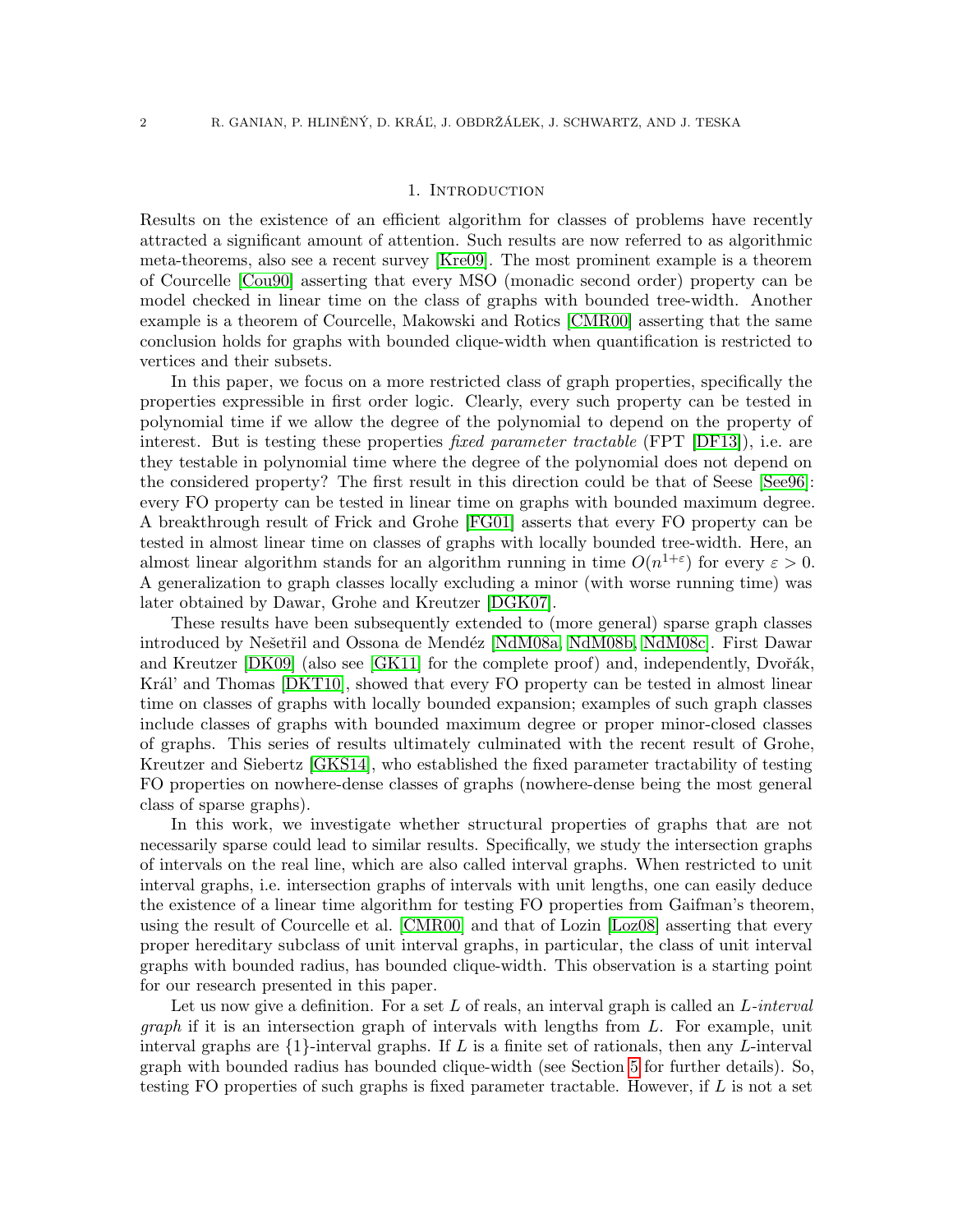of rationals, there exist L-interval graphs with bounded radius and unbounded clique-width, and so the easy argument above does not apply.

Our main algorithmic result (Theorem [3.3\)](#page-8-0) says that every fixed FO property can be tested in time  $O(n \log n)$  for *n*-vertex L-interval graphs when L is any fixed finite set of reals and an L-interval representation is given on the input. To prove this result, we employ a wellknown characterization of FO properties by Ehrenfeucht-Fraüssé games. Specifically, we show, using the notion of game trees introduced later, that there exists an algorithm transforming an input L-interval graph to another L-interval graph that has bounded maximum degree and that satisfies the same properties expressible by FO sentences with bounded quantifier rank. Inspired by Engelmann, Kreutzer and Siebertz [\[EKS12\]](#page-18-14) (also see [\[EKK13\]](#page-18-15)), we then extend our main algorithmic result to successor-invariant FO properties. We should also mention that a recent result of Gajarský et al.  $\text{[GHL+15]}$  $\text{[GHL+15]}$  $\text{[GHL+15]}$  (proven subsequently after this work), giving a fixed parameter algorithm for testing FO properties of partial orders with bounded width, implies Theorem [3.3](#page-8-0) with a running time quadratic in  $n$ .

On the negative side, we show that if  $L$  is an (infinite) set that is dense in some open set, then L-interval graphs can be used to model arbitrary graphs. Specifically, we show that  $L$ -interval graphs for these sets  $L$  allow efficient polynomially bounded FO interpretations of all graphs. Consequently, testing FO properties for L-intervals graphs for such sets  $L$ is W[2]-hard (see Corollary [6.2\)](#page-15-0) and hence unlikely to be fixed parameter tractable. In addition, we show that unit interval graphs allow an efficient polynomially bounded MSO interpretation of all graphs and a successor FO interpretation of all graphs. So, our main algorithmic result cannot be extended to any of these two stronger logics.

The paper is organized as follows. In Section [2,](#page-2-0) we introduce the notation and the computational model used in the paper. In the next section, we present an  $O(n \log n)$ algorithm for deciding FO properties of  $L$ -interval graphs for finite sets  $L$ , and we extend this result to successor-invariant FO properties in Section [4.](#page-8-1) Then, we present proofs of the facts mentioned above on the clique-width of L-interval graphs with bounded radius in Section [5.](#page-11-0) We finish with the several results on the interpretability of all graphs in interval graphs in Section [6.](#page-13-0)

#### 2. Preliminaries

<span id="page-2-0"></span>An *interval graph* is a graph  $G$  such that every vertex  $v$  of  $G$  can be associated with an interval  $J(v) = [\ell(v), r(v)]$  such that two vertices v and v' of G are adjacent if and only if  $J(v)$ and  $J(v')$  intersect (it can be easily shown that the considered class of graphs remains the same regardless of whether we consider open, half-open or closed intervals in the definition). We refer to such an assignment of intervals to the vertices of  $G$  as a representation of  $G$ . The point  $\ell(v)$  is the left end point of the interval  $J(v)$  and  $r(v)$  is its right end point.

If L is a set of reals and  $r(v) - \ell(v) \in L$  for every vertex v, we say that G is an L-interval graph and we say that the representation is an L-representation of G. For example, if  $L = \{1\}$ , we speak about unit interval graphs. Finally, if  $r(v) - \ell(v) \in L$  and  $0 \leq \ell(v) \leq r(v) \leq d$  for some real d, i.e. all intervals are subintervals of  $[0, d)$ , we speak about  $(L, d)$ -interval graphs. Note that if G is an interval graph of radius k, then G is also an  $(L,(2k+1) \max L)$ -interval graph (we use  $\max L$  to denote the maximum element of the set  $L$ ).

While an (unrestricted) interval representation of a given interval graph G can be found in linear time  $[BL76]$  and the same applies to unit interval graphs  $[CKN<sup>+</sup>95]$  $[CKN<sup>+</sup>95]$ , there seem to be no results in the literature about the complexity of finding an L-representation of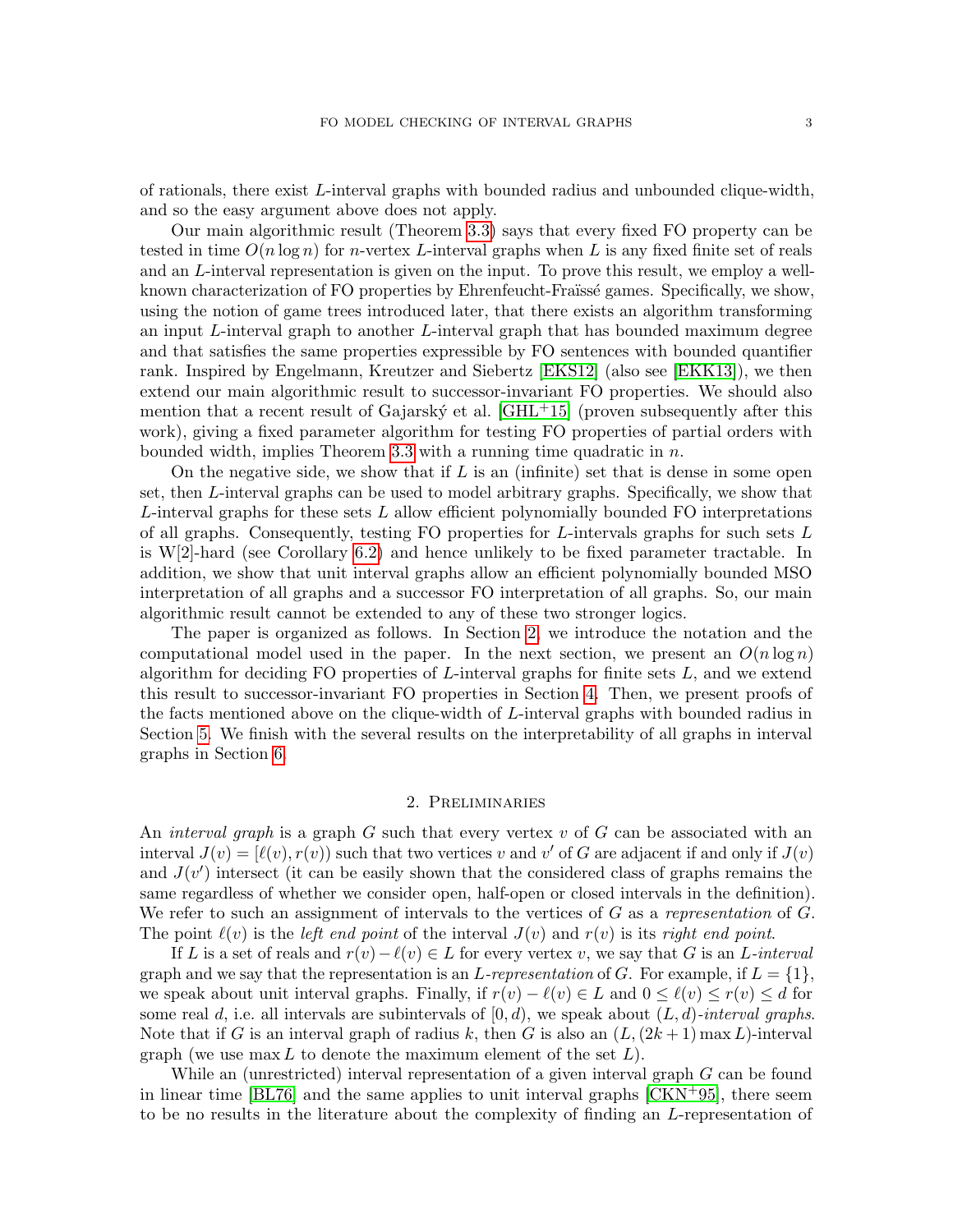a given L-interval graph when L is a finite set of positive reals and  $|L| > 1$ . Although, Pe'er et al. [\[PS97\]](#page-18-19) prove that a related interval graph recognition problem in that every vertex of the input graph comes together with its prescribed interval length is NP-hard. We thus suspect that the recognition problem of L-interval graphs might be hard in the computational complexity sense as well and, consequently, we always assume in this paper that an input graph comes alongside with its L-representation.

We now introduce two technical definitions related to manipulating intervals and their lengths. These definitions are needed in the next section. If L is a set of reals, then  $L^{(k)}$  is the set of all integer linear combinations of numbers from  $L$  with the sum of the absolute values of their coefficients bounded by k. For instance,  $L^{(0)} = \{0\}$  and  $L^{(1)} = L \cup (-L) \cup \{0\}$ . An L-distance of two intervals  $[a, b)$  and  $[c, d)$  is the smallest k such that  $c - a \in L^{(k)}$ . If no such k exists, then the L-distance of two intervals is defined to be  $\infty$ .

Since we do not restrict our attention to  $L$ -interval graphs where  $L$  is a set of rationals, we should specify the computational model considered. We use the standard RAM model with infinite arithmetic precision and unit cost of all arithmetic operations. However, we refrain from trying to exploit the power of this computational model by encoding other data in the infinite precision variables to manipulate the time complexity of the presented algorithms. In particular, we only store the end points of the intervals of the representations of input graphs and their differences in numerical variables with infinite precision and compare these values, e.g. to decide the vertex adjacencies.

2.1. Parameterized Complexity. Next we give a very brief review of the most important concepts of parameterized complexity. For an in-depth treatment of the subject we refer the reader to other sources, e.g. [\[DF13\]](#page-18-3).

The instances of a parameterized problem can be considered as pairs  $\langle I, k \rangle$  where I is the main part of the instance and  $k$  is the parameter of the instance; the latter is usually a non-negative integer. A parameterized problem is fixed parameter tractable (FPT) if instances  $\langle I, k \rangle$  of size n (with respect to some reasonable encoding) can be solved in time  $O(f(k) \cdot n^c)$  where f is a computable function and c is a constant independent of k. In the area of parameterized model checking, instances are considered in the form  $\langle (G, \phi), |\phi| \rangle$ where G is a structure,  $\phi$  a formula, the question is whether  $G \models \phi$  and the parameter is the size of  $\phi$ . Therefore, when speaking about parameterized complexity of FO model checking we implicitly consider the formula size as a parameter.

The framework of parameterized complexity offers a completeness theory, similar to the theory of NP-completeness, that allows the accumulation of strong theoretical evidence that a parameterized problem is not fixed parameter tractable. This completeness theory is based on the weft hierarchy of equivalence classes  $W[1], W[2], \ldots, W[P]$  of certain parameterized decision problems under *parameterized reductions*. A parameterized reduction is an extension of a polynomial-time many-one reduction to parameterized problems that ensures that the parameter of the new instance is bounded by a function of the parameter of the original instance. It is known that, unless the Exponential Time Hypothesis fails [\[IPZ01\]](#page-18-20), W[1]-hard problems are not fixed parameter tractable.

The class AW[\*] extends the weft hierarchy by adding the notion of alternations, and is formally based on the problem of deciding the satisfiability of quantified boolean formulas. In particular,  $AW[*]$ -hard problems are also  $W[1]$ - and  $W[2]$ -hard. Showing that a parameterized problem is AW[\*]-hard hence provides a very solid evidence that the problem is not fixed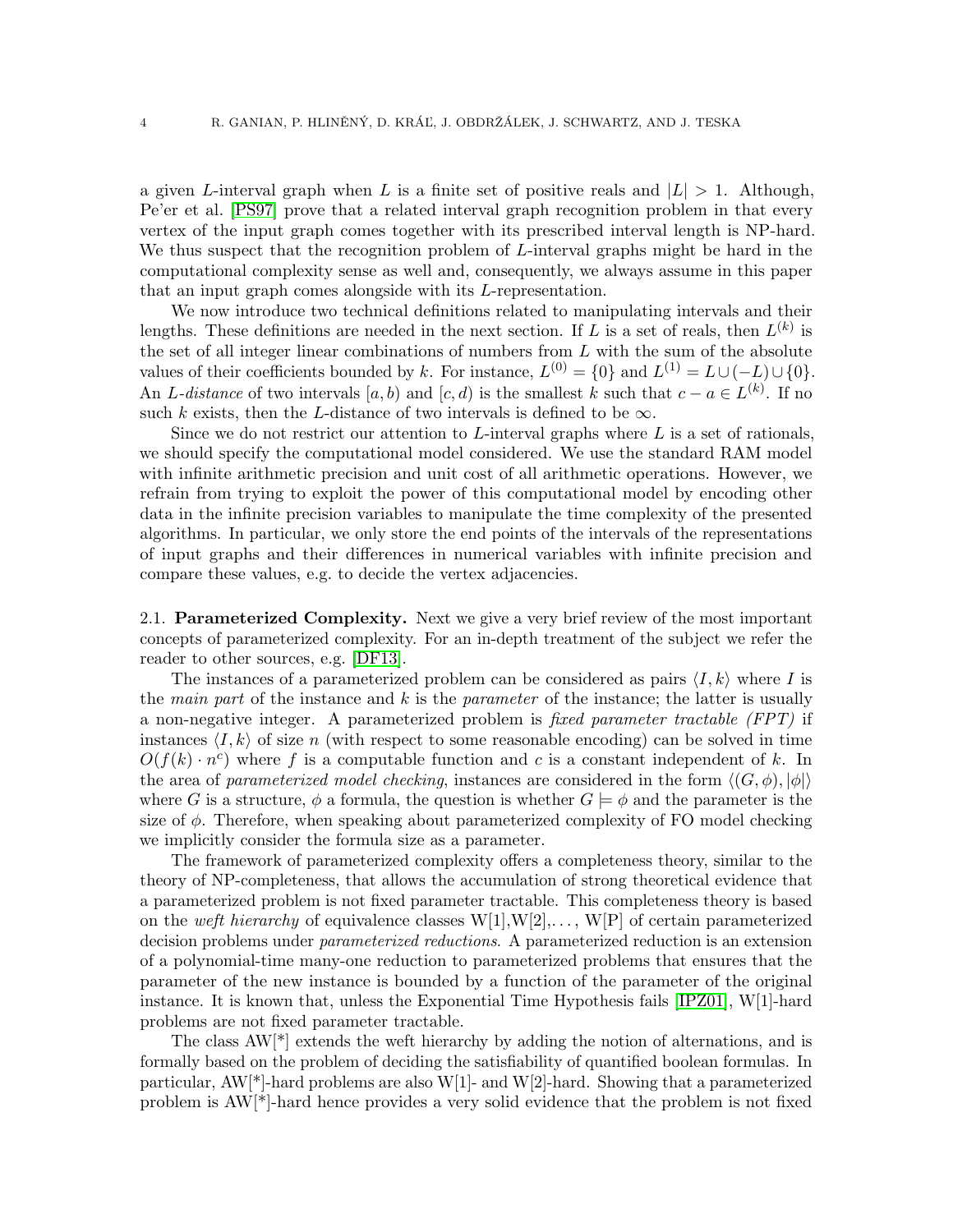parameter tractable. The parameterized FO model checking problem on general structures as well as on all graphs is AW[\*]-complete [\[DFT96\]](#page-18-21).

There exists an even stronger notion of hardness for parameterized problems: a parameterized problem is para-NP-hard if there exists a parameter  $k_0$  such that the problem restricted to the instances  $\langle I, k_0 \rangle$  of parameter value equal to  $k_0$  is NP-hard.

2.2. Clique-width. We now briefly present the notion of clique-width, introduced in [\[CO00\]](#page-18-22). A k-labeled graph is a graph whose vertices are assigned integers (called labels) from 1 to  $k$ (each vertex has precisely one label). The *clique-width* of a graph  $G$  equals the minimum  $k$ such that  $G$  can be obtained using the following four operations: creating a vertex labeled 1, relabeling all vertices with label  $i$  to label  $j$ , adding all edges between the vertices with label  $i$  and the vertices with label  $j$ , and taking a disjoint union of graphs obtained using these operations.

2.3. First Order Properties. In this subsection, we introduce concepts from logic and model theory which we use. A *first order (FO) sentence* is a formula with no free variables with the usual logical connectives and quantification allowed only over variables for elements (vertices in the case of graphs). A monadic second order  $(MSO)$  sentence is a formula with no free variables with the usual logical connectives where, unlike in FO sentences, quantification over subsets of elements is allowed. An FO *property* is a property expressible by an FO sentence; similarly, an MSO *property* is a property expressible by an MSO sentence. Finally, the *quantifier rank* of a formula is the maximum number of nested quantifiers.

FO sentences are closely related to the so-called Ehrenfeucht-Fraüssé games. The d-round Ehrenfeucht-Fraüssé game is played on two relational structures  $R$  and  $R'$  (of the same type) by two players, referred to as the *spoiler* and the *duplicator*. In each round  $i = 1, 2, \ldots, d$ , the spoiler chooses an element in one of the structures and the duplicator chooses an element in the other. Let  $x_i$  and  $y_i$  be the elements of R and R' chosen in the *i*-th round. We say that the duplicator wins the game if there is a strategy for the duplicator such that, for any strategy of the spoiler, the substructure of R induced by the elements  $x_1, \ldots, x_d$  is always isomorphic to the substructure of  $R'$  induced by the elements  $y_1, \ldots, y_d$ , with the isomorphism mapping each  $x_i$  to  $y_i$ .

The following theorem [\[Ehr61,](#page-18-23) [Fra54\]](#page-18-24) relates Ehrenfeucht-Fraïssé games to FO sentences of quantifier rank at most d.

<span id="page-4-0"></span>**Theorem 2.1.** Let d be an integer. The following statements are equivalent for any two structures  $R$  and  $R'$ :

- The structures  $R$  and  $R'$  satisfy the same FO sentences of quantifier rank at most  $d$ .
- The duplicator wins the d-round Ehrenfeucht-Fraüssé game for  $R$  and  $R'$ .

We describe possible courses of the  $d$ -round Ehrenfeucht-Fraïssé games by rooted trees. A d-EF-tree  $\mathcal T$  is a rooted tree with the following properties:

- (1) each leaf v of  $\mathcal T$  is associated with a relational structure  $S(v)$  with elements labelled with  $1, \ldots, d$  such that each element of  $S(v)$  has at least one label (but possibly more labels) and each label is used exactly once, and
- (2) all the leaves of  $\mathcal T$  are at depth d.

The full d-EF-tree  $\mathcal{T}_R$  of a relational structure R is a d-EF-tree T such that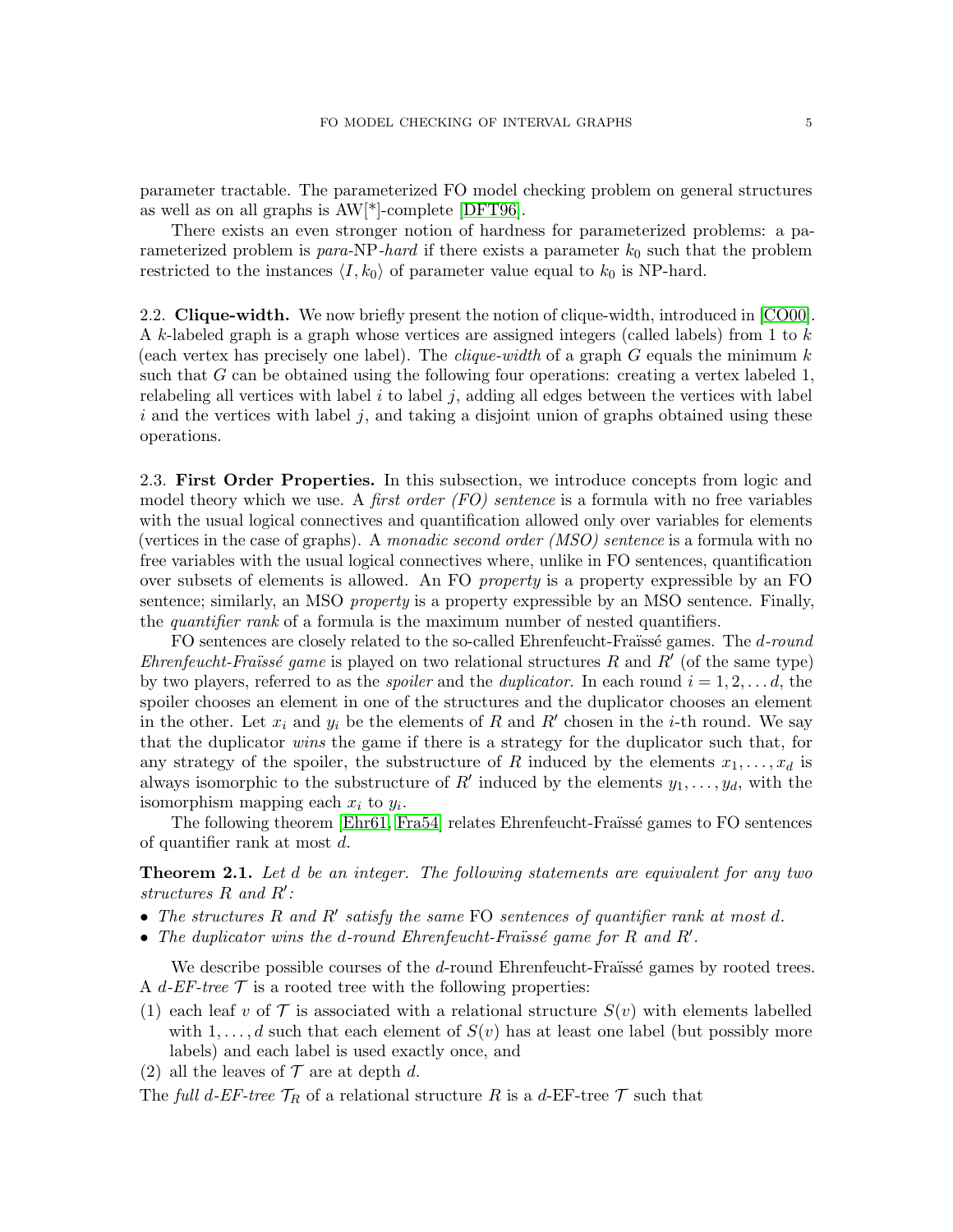- (1) the edges from each internal node u to its descendants are in one-to-one correspondence with the elements of R, and
- (2) the structure  $S(v)$  associated with a leaf v of  $\mathcal{T}_R$  is the substructure of R induced by the elements corresponding to the edges on the unique path from the root to  $v$  and the element corresponding to the *i*-th edge of this path is labelled by *i*.

A mapping f from a d-EF-tree  $\mathcal T$  to another d-EF-tree  $\mathcal T'$  is an EF-homomorphism if the following three conditions hold:

- (1) if u is the parent of a vertex v of T, then  $f(u)$  is the parent of  $f(v)$  in  $T'$ ,
- (2) if u is a leaf of  $\mathcal{T}$ , then  $f(u)$  is a leaf of  $\mathcal{T}'$ , and
- (3) the relational structures associated with u and  $f(u)$  are the same.

Two d-EF-trees  $\mathcal T$  and  $\mathcal T'$  are EF-equivalent if there exist an EF-homomorphism from  $\mathcal T$  to  $\mathcal{T}'$  and an EF-homomorphism from  $\mathcal{T}'$  to  $\mathcal{T}$ . An EF-homomorpishm that is bijective is an EF-isomorphism.

We now formalize the connection between  $d$ -EF-trees and Ehrenfeucht-Fraüssé games.

<span id="page-5-0"></span>**Theorem 2.2.** Let  $d$  be an integer and let  $R$  and  $R'$  be two relational structures. If the full d-EF-trees of R and R' are EF-equivalent, then the duplicator wins the d-round  $Ehrenfeucht-Fraïssé game for R and R'.$ 

*Proof.* Let  $\mathcal T$  and  $\mathcal T'$  be the d-EF-trees for R and R', respectively, and let  $f : \mathcal T \to \mathcal T'$  and  $f': \mathcal{T}' \to \mathcal{T}$  be the EF-homomorphisms witnessing their EF-equivalence. We claim that the duplicator wins the  $d$ -round Ehrenfeucht-Fraïssé game, using the following strategy: In the first round, if the spoiler chooses  $x_1$  in R, then the duplicator responds with  $y_1 = f(x_1)$ . If the spoiler chooses  $y_1$  in R', the duplicator responds with  $x_1 = f'(y_1)$ . Assume that the  $i-1$  rounds of the game have been played, the elements chosen in the structures R and R' are  $x_1, \ldots, x_{i-1}$  and  $y_1, \ldots, y_{i-1}$ , respectively, and the spoiler chooses an element  $x_i$  in R. Let  $u_0, \ldots, u_i$  be the path in  $\mathcal T$  formed by the edges corresponding to  $x_1, \ldots, x_i$ . The duplicator chooses the element  $y_i$  of R' that corresponds to the edge  $f(u_{i-1})f(u_i)$  in  $\mathcal{T}'$ . The definitions of full d-EF-trees and an EF-homomorphism yield that the substructures of R and R' induced by  $x_1, \ldots, x_i$  and  $y_1, \ldots, y_i$  are isomorphic through the isomorphism mapping  $x_j$  to  $y_j$ ,  $1 \le j \le i$ . In particular, they are isomorphic after the d rounds of the game and the duplicator wins. game and the duplicator wins.

The converse implication, i.e. that if the duplicator wins the  $d$ -round Ehrenfeucht-Fraüssé game for R and R', then the d-EF-trees for the game played on relational structures R and  $R'$  are EF-equivalent, is also true. However, we omit the proof since we only need the implication given by Theorem [2.2.](#page-5-0) We show that full  $d$ -EF-trees can pruned to be of bounded size.

<span id="page-5-1"></span>**Lemma 2.3.** Consider a fixed type of relational structures. Every class of EF-equivalent d-EF-trees contains a unique tree (up to an EF-isomorphism) with the minimum number of leaves and the number of non-EF-equivalent d-EF-trees is finite.

*Proof.* Let  $\mathcal T$  and  $\mathcal T'$  be EF-equivalent d-EF-trees with the minimum number of leaves. Suppose that there exists a non-bijective EF-homomorphism f from  $\mathcal T$  to  $\mathcal T'$ . Let  $f'$  be an EF-homomorphism from  $\mathcal{T}'$  to  $\mathcal{T}$ . Let  $\mathcal{T}''$  be the d-EF-tree that is the subtree of  $\mathcal{T}'$ induced by the image of f. Since f is an EF-homomorphism from  $\mathcal T$  to  $\mathcal T'$  and  $f'$  restricted to the image of f is an EF-homomorphism from  $\mathcal{T}''$  to  $\mathcal{T}$ , the d-EF-tree  $\mathcal{T}''$  is a d-EF-tree EF-equivalent to  $\mathcal T$  with the smaller number of leaves.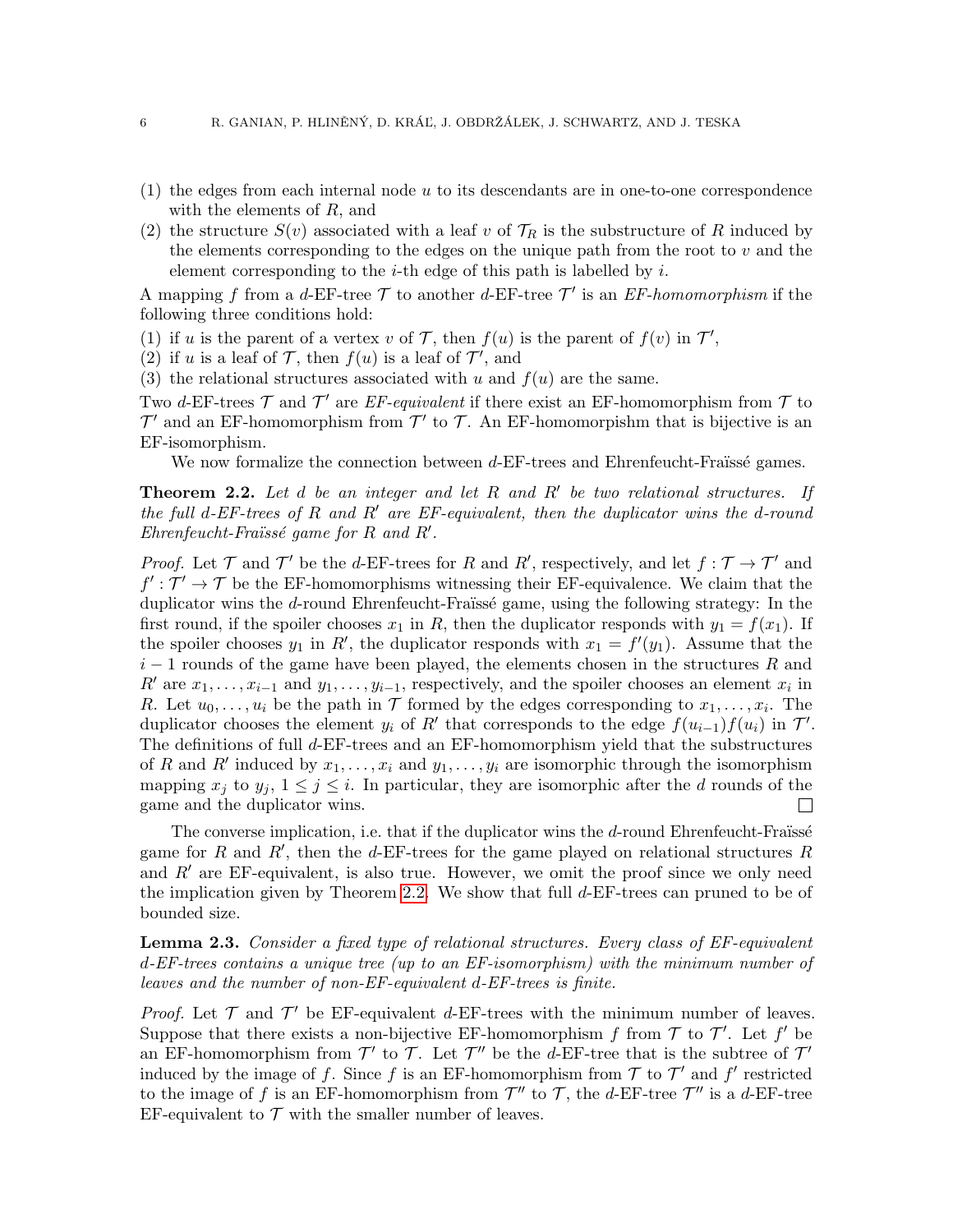To show that the number of non-EF-equivalent d-EF-trees is finite, we describe the minimal elements of EF-equivalence classes in a constructive way. Let  $\mathcal T$  be a d-EF-tree. If a vertex of  $\mathcal T$  at depth  $d-1$  is adjacent to two leaves associated with the same labelled structure, delete one of them. The original  $d$ -EF-tree has a  $d$ -EF-homomorphism to the new one: map all the vertices except the deleted one to themselves and map the deleted leaf to the other leaf associated with the same labelled structure. After this operation, the number of children of any vertex at depth  $d-1$  does not exceed the number of non-isomorphic structures with their vertices labelled by  $1, \ldots, d$ ; let K be this number. Now, if any vertex has two children such that their subtrees are isomorphic (preserving the labelled structures associated with their leaves), deleting one of them with its subtree results in a d-EF-tree EFequivalent to  $\mathcal{T}$ . When the pruning process stops, we have obtained the minimal d-EF-tree EF-equivalent to  $\mathcal T$  (a non-injective EF-homomorphism from a d-EF-tree always exhibits a vertex that can be pruned in the described way).

After pruning  $\mathcal T$  in the way we described, every vertex at depth  $d-2$  has at most  $2^K$ children, every vertex at depth  $d-3$  has at most  $2^{2^K}$  children, etc. So, every EF-equivalence class contains a  $d$ -EF-tree of size bounded by a function of  $K$  and  $d$ . Clearly, there can be only finitely many such such d-EF-trees.  $\mathbf{L}$ 

In what follows, we will refer to the minimal d-EF-tree EF-equivalent to the full d-EF-tree of a relational structure R as the  $d$ -EF-tree of a relational structure R. Note that the d-EF-tree of a relational structure R can be constructed from the full d-EF-tree in an efficient way through the pruning process described in the proof of Lemma [2.3.](#page-5-1)

#### 3. FO Model Checking

Using Theorems [2.1](#page-4-0) and [2.2,](#page-5-0) we prove the following result for L-interval graphs.

<span id="page-6-0"></span>**Theorem 3.1.** For every finite subset L of reals and every integer  $d \geq 0$ , there exist an integer  $K_0$  and an algorithm A with the following properties. The input of A is an L-representation of an n-vertex L-interval graph G and A outputs in time  $O(n \log n)$  and L-representation of an induced subgraph  $G'$  of  $G$  such that

- every unit interval contains at most  $K_0$  left end points of the intervals corresponding to vertices of  $G'$ , and
- $G$  and  $G'$  satisfy the same FO sentences with quantifier rank at most  $d$ .

*Proof.* We are going to use Ehrenfeucht-Fraïssé games to (possibly) identify an interval representing a vertex of  $G$  that can be deleted without changing the set of  $FO$  sentences of quantifier rank at most d satisfied by the input graph. Hence, we first focus on proving the existence of the number  $K_0$  and the subgraph  $G'$  and we postpone the algorithmic considerations to the end of the proof.

We start with perturbing the intervals to guarantee that all the left end points of the intervals representing the vertices of G are distinct. Choose  $\delta$  to be the minimum distance between distinct end points of the intervals in the representation. Sort the intervals by their left end points (resolving ties arbitrarily) and shift the *i*-th interval by  $i\delta/2n$ , for  $i = 1, \ldots, n$ , to the right. This does not change the graph represented by the intervals and all the end points become distinct. Note that this pertubration can be simulated by storing each end point in the form  $(x, i)$  where x is its original coordinate; the pair  $(x, i)$  represents the point  $x + i\delta/2n$  and the lexicographic ordering of the pairs is to the ordering of the modified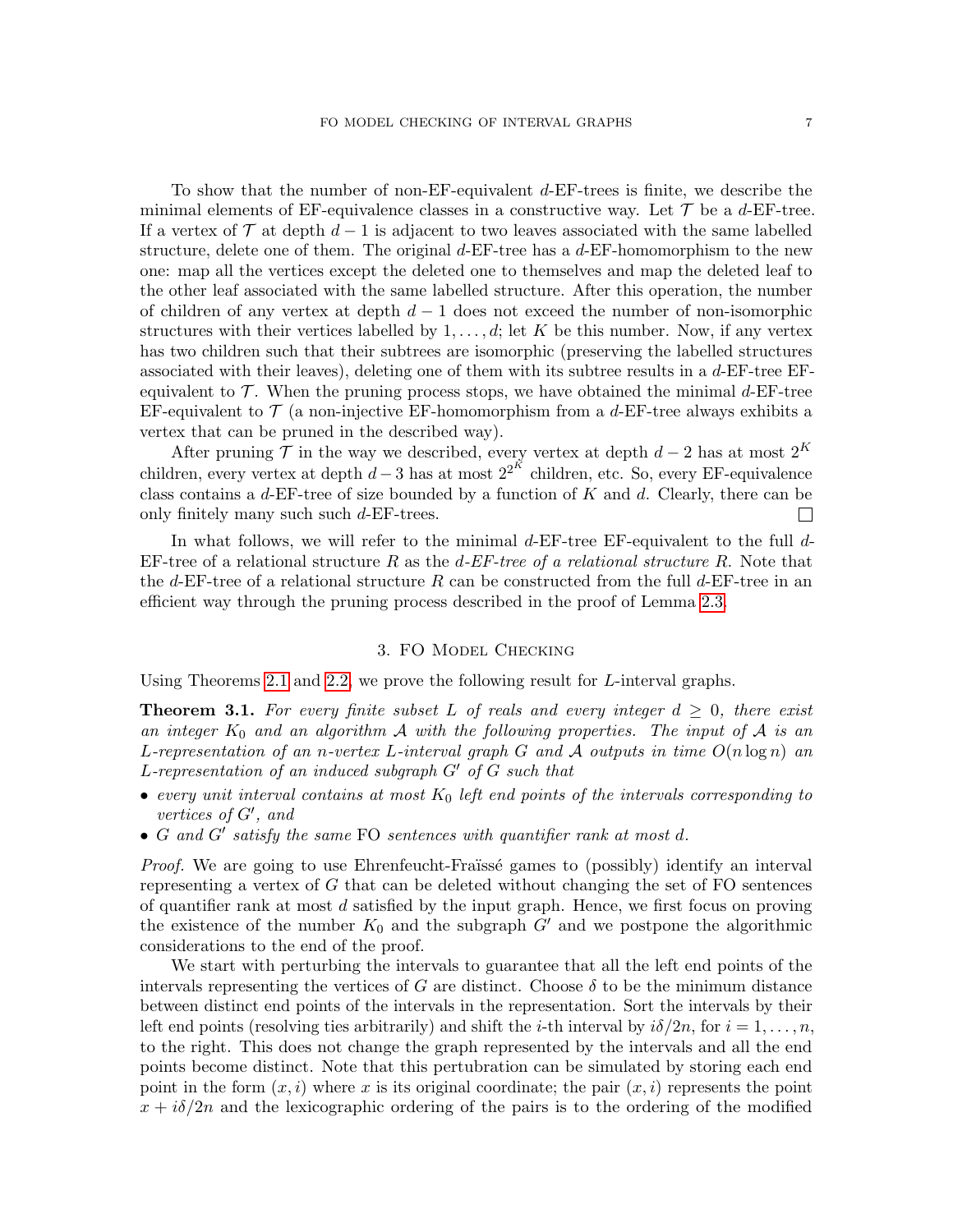end-points. In this way, we can perform the perturbation in a way consistent with our computational model, i.e., without actually modifying the positions of the end points.

Choose  $\varepsilon$  to be the minimum positive element of  $L^{(2^{d+2})}$ . We now establish the following.

**Claim 3.2.** There exists a number  $K$  depending only on  $L$  and  $d$  such that if any interval  $[a, a + \delta), \delta \leq \varepsilon$ , contains more than K left end points of the intervals representing the vertices of G, then G has a vertex w such that G and  $G \setminus \{w\}$  satisfy the same FO sentences with quantifier rank at most d.

Fix  $[a, a + \delta)$ . Let *T* be the set of all intervals  $[x, x + \delta)$  such that  $x - a \in L^{(2^{d+1})}$ . By the choice of  $\varepsilon$ , the intervals of  $\mathcal I$  are disjoint. In addition, the set  $\mathcal I$  is finite (recall that L is finite). Let W be the set of vertices w of G such that the left end point  $\ell(w)$  of the interval corresponding to w is in an interval from  $\mathcal{I}$ . For  $w \in W$ , let  $i(w)$  be the left end point of the interval from  $\mathcal I$  containing  $\ell(w)$ . Define a linear order on W such that  $w \leq w'$ for  $w \neq w'$  from W if

• 
$$
\ell(w) - i(w) < \ell(w') - i(w')
$$
, or

•  $\ell(w) - i(w) = \ell(w') - i(w')$  and  $\ell(w) < \ell(w')$ .

We view  $W$  as a linearly ordered set with each of its elements colored (associated) with the pair formed by  $i(w)$  and the length of the interval of w, i.e. with elements of  $\mathcal{I} \times L$ . Observe that the colors of the elements of  $W$  (together with the linear order) determine the subgraph of  $G$  induced by  $W$ .

Let  $K$  be the sum of the number of edges of all non-EF-isomorphic minimal  $d$ -EF-trees for Ehrenfeucht-Fraüssé games played on linearly ordered sets with elements colored with  $\mathcal{I} \times L$ . The number K is well defined (finite) by Lemma [2.3.](#page-5-1) If W contains more than K elements, then there is an element  $w \in W$  such that the d-EF-trees of W and  $W \setminus \{w\}$  are the same, i.e. the duplicator wins the  $d$ -round Ehrenfeucht-Fraïssé game by Theorem [2.2.](#page-5-0) Fix such  $w$  for the rest of the proof.

We now describe a strategy for the duplicator to win the  $d$ -round Ehrenfeucht-Fraüssé game for the graphs G and  $G \setminus w$ . During the game, some intervals from T will be marked as *altered*. At the beginning, the only altered interval is the interval  $[a, a + \delta)$ .

The duplicator strategy in the  $i$ -th round of the game is the following.

- If the spoiler chooses a vertex u with  $\ell(u)$  in an interval of I at L-distance at most  $2^{d+1-i}$ from an altered interval, then the duplicator follows the winning strategy for the d-round Ehrenfeucht-Fraïssé game for the linearly ordered colored sets W and  $W \setminus \{w\}$ . This gives a vertex  $v$  to choose in the other graph. In addition, the duplicator marks the interval of I that contains  $\ell(u)$  as altered (note that  $\ell(u)$  and  $\ell(v)$  necessarily belong to the same interval of  $\mathcal{I}$ ).
- Otherwise, the duplicator chooses the same vertex in the other graph and no new intervals are marked as altered.

We now argue that the subgraphs of G and  $G \setminus w$  obtained in this way are isomorphic. Let  $U = \{u_1, \ldots, u_d\}$  be the chosen vertices of G and  $U' = \{u'_1, \ldots, u'_d\}$  those chosen in  $G \setminus w$ . Let us refer to the vertices corresponding to the intervals with left end points in the altered intervals as *altered vertices*. If  $u_i$  is not altered, then  $u_i = u'_i$ . If  $u_i$  is altered, then  $\ell(u_i)$ and  $\ell(u'_i)$  belong to the same interval  $J \in \mathcal{I}$ . Suppose two vertices  $u_j$  and  $u'_j$  are adjacent differently to  $u_i$  than to  $u'_i$ . Then  $\ell(u_j)$  and  $\ell(u'_j)$  belong to an interval  $J' \in \mathcal{I}$  at L-distance at most one from J. Observe that the L-distance of  $J'$  from an altered interval in the  $i'$ -th round,  $i' < i$ , is at most  $2^{d+1-i'}$ . Hence, if  $j < i$ , then  $u_j$  and  $u'_j$  are altered because  $J'$  was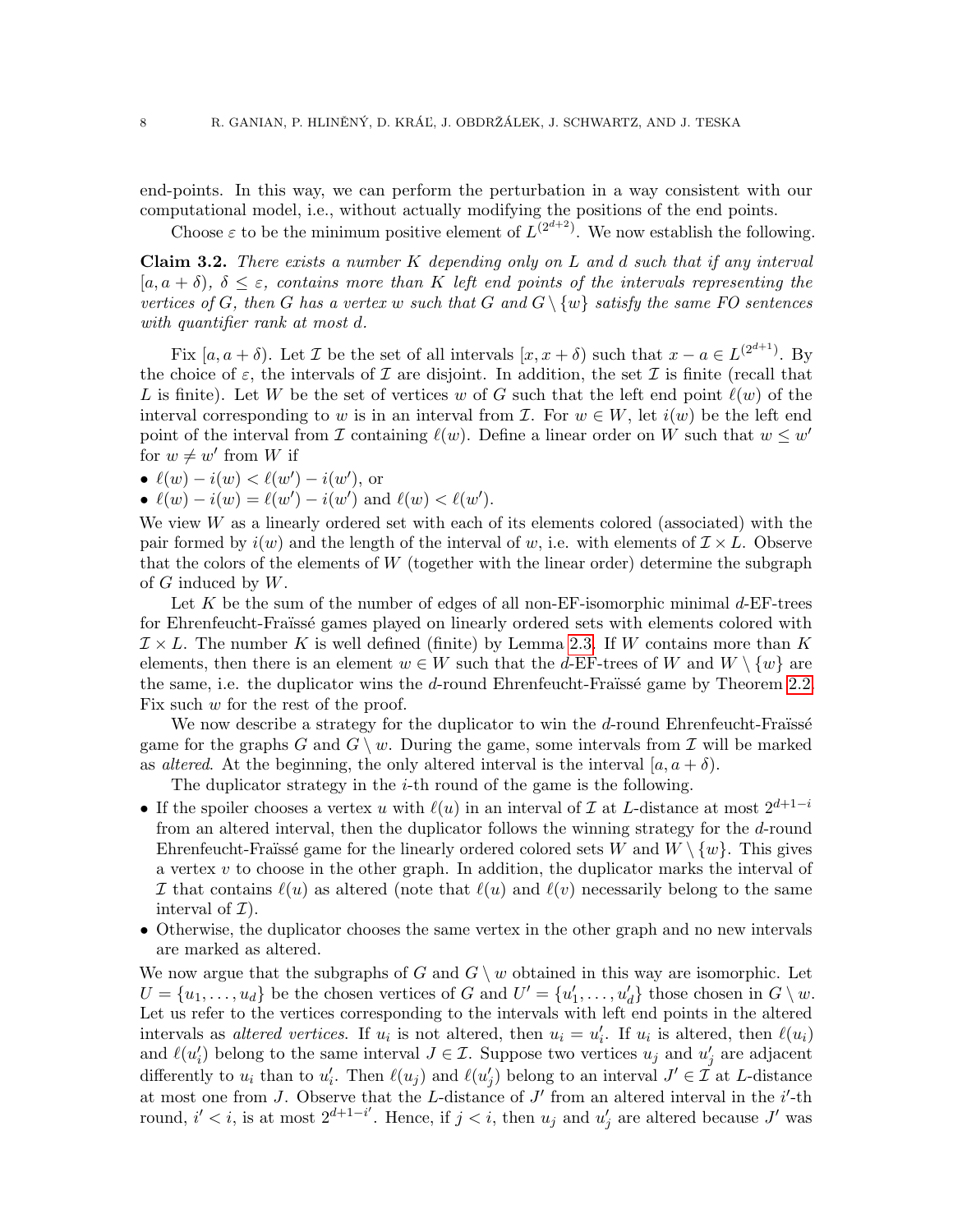at L-distance at most  $2^{d+1-j}$  in the j-th round. If  $j > i$ , then  $u_j$  and  $u'_j$  are altered because the interval J turned to be altered in the *i*-th round and the L-distance of J and J' is at most one.

Since we have followed a winning strategy for the duplicator for the sets W and  $W \setminus \{w\}$ , the colors of  $u_j$  and  $u'_j$  are the same and they are comparable to  $u_i$  and  $u'_i$  in the same way. In particular, they are adjacent to  $u_i$  and  $u'_i$  in the same way. We conclude that the duplicator wins the game, which finishes the proof of the claim.

We now show that the statement of the theorem is true with  $K_0 = K[\varepsilon^{-1}]$ . The algorithm sorts the left end points of all the intervals (this requires  $O(n \log n)$  time) and for each of these points computes the distance to the left end of the interval that is K positions to the right in the obtained order. If all these distances are at least  $\varepsilon$ , then every interval of length at most  $\varepsilon$  contains at most K left end points of the intervals and the representation is of the desired form.

Otherwise, we choose a and b with the smallest  $b-a$  such that the interval [a, b) contains K + 1 points and  $b - a < \varepsilon$ . By the choice of this interval, any interval of length  $b - a$ contains at most  $K + 1$  left end points of the intervals from the representation. So, the size of the d-EF-tree for the game played on the vertices v with  $\ell(v)$  in the intervals at L-distance at most  $2^{d+1}$  from [a, b) is bounded by a function of K, d and [L]. Since this quantity is independent of the input graph, we can identify (in constant time) a vertex  $w$ with  $\ell(w) \in [a, b]$  with the properties from the claim. We delete this vertex from the graph G. We then update the order of the left end points and the at most K computed distances affected by removing  $w$ , and iterate the whole process. Storing the distances in a heap results in an algorithm that needs  $O(\log n)$  per vertex removal. Hence, the running time of the algorithm is bounded by  $O(n \log n)$ .  $\Box$ 

It is possible to think of several strategies to efficiently decide FO properties of L-interval graphs given Theorem [3.1.](#page-6-0) We present one of them. Fix an FO sentence  $\Phi$  with quantifier rank d and apply the algorithm from Theorem [3.1](#page-6-0) to get an L-interval graph and a representation of this graph such that every unit interval contains at most  $K_0$  left end points of the intervals of the representation. After this preprocessing step, every vertex of the new graph has at most  $K_0 \cdot \lceil \max L \rceil$  neighbors. In particular, the maximum degree of the new graph is bounded. The result of Seese [\[See96\]](#page-19-0) asserts that every FO property can be decided in linear time for graphs with bounded maximum degree, and so we conclude:

<span id="page-8-0"></span>**Theorem 3.3.** For every finite subset L of reals and every FO sentence  $\Phi$ , there exists an algorithm running in time  $O(n \log n)$  that decides whether an input n-vertex L-interval graph G given by its L-representation satisfies  $\Phi$ .

### 4. Successor-invariant FO

<span id="page-8-1"></span>A successor relation on X is simply a directed path on the vertex set  $X$ . An FO sentence over a successor-equipped relational structure is successor-invariant if its truth does not change when the same structure is equipped with a different successor relation. Successorinvariant FO sentences are generally more expressive than FO sentences [\[Ros07\]](#page-19-1). However, our previous result can be extended to this more expressive setting.

A useful tool when solving the model checking problem on a class of structures is the ability to "efficiently translate" an instance of the problem to a different class of structures. This tool is formalized through the concept of interpretability of logic theories [\[Rab64\]](#page-19-2). An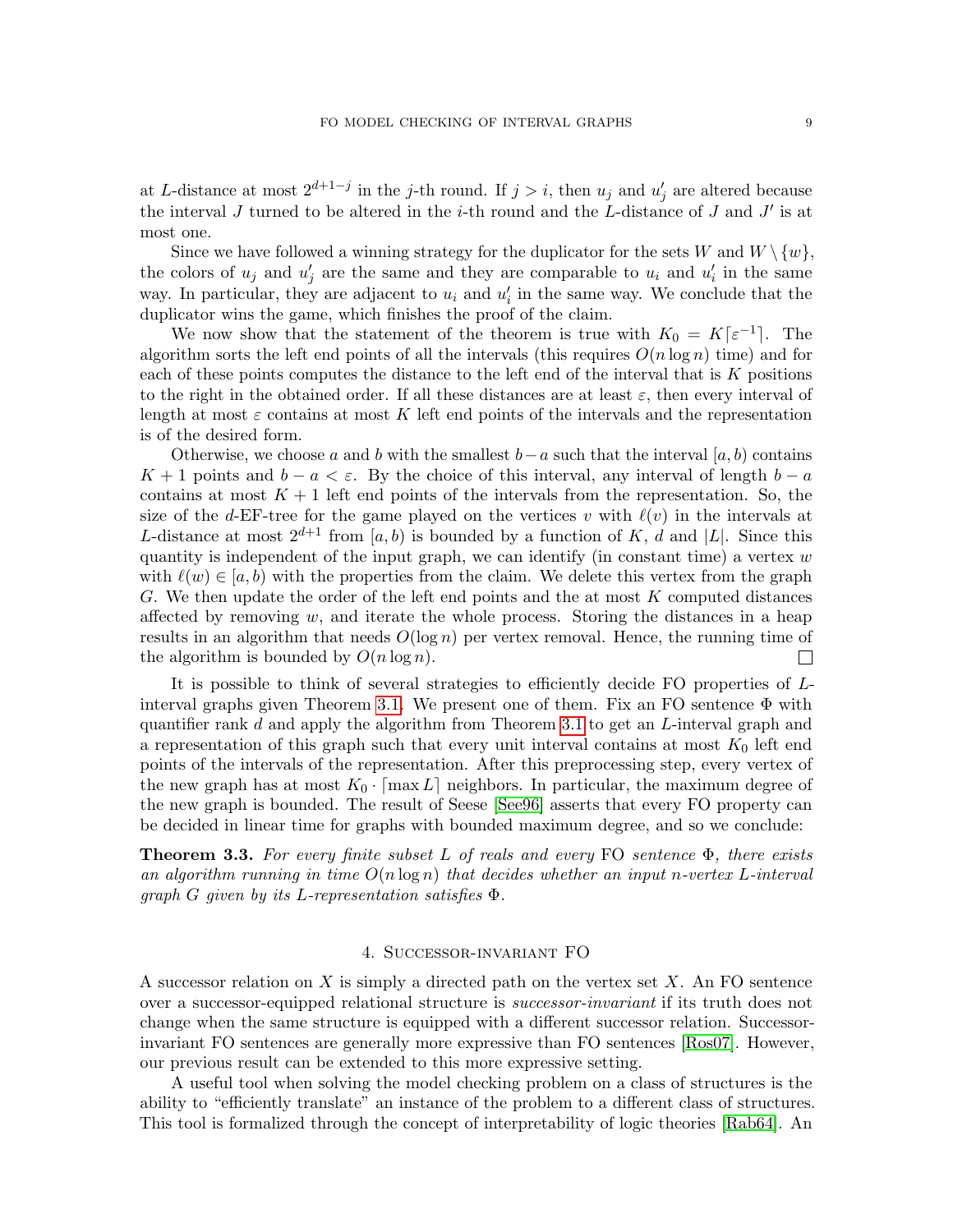FO graph interpretation is a pair  $\mathcal{I} = (\nu, \mu)$  of FO formulas  $\nu$  and  $\mu$  with 1 and 2 free variables, respectively. If G is a graph, then  $\mathcal{I}(G)$  is the graph such that

• its vertex set is the set of all  $v \in V(G)$  such that  $G \models \nu(v)$ , and

• its edge set is the set of all the pairs u and v such that  $G \models \nu(u) \land \nu(v) \land \mu(u, v)$ .

We require that the edge set relation as defined must be symmetric, i.e.  $G \models (\nu(u) \land \nu(v)) \Rightarrow$  $(\mu(x, y) \Leftrightarrow \mu(y, x))$  for every graph G.

Similarly, an FO successor-graph interpretation is a triple  $\mathcal{I} = (\nu, \mu, \sigma)$  of FO formulas where  $\nu$ ,  $\mu$  and  $\sigma$  have one, two and two free variables, respectively. The meaning of  $\nu$ and  $\mu$  is the same and  $\sigma$  should represent the successor relation: v is the successor of u iff  $G \models \nu(u) \wedge \nu(v) \wedge \sigma(u, v)$ . Analogously, one may also define an MSO graph interpretation where  $\nu$  and  $\mu$  are allowed to be MSO formulas.

A class  $C_1$  of (successor-equipped) graphs has an FO interpretation in a class  $C_2$  of graphs if there exists an FO (successor-)graph interpretation  $\mathcal I$  such that every (successor-equipped) graph  $G_1$  from  $C_1$  is isomorphic to  $\mathcal{I}(G_2)$  for some  $G_2 \in C_2$ . An interpretation is *efficient* if it can be computed in polynomial time. If  $h$  is an integer function, then  $\mathcal I$  is  $h$ -bounded if there exists such  $G_2$  for every  $G_1$  with  $|V(G_2)| \leq h(|V(G_1)|)$ . In particular, if h is a linear function, then we say that  $\mathcal I$  is linearly bounded and if h is a polynomial function, then we say that  $\mathcal I$  is polynomially bounded.

**Theorem 4.1.** For every finite subset L of reals and every successor-invariant FO sentence  $\Phi$ , there exists an algorithm running in time  $O(n \log n)$  that decides whether an input n-vertex L-interval graph G given by its L-representation satisfies Φ.

Proof. The straightforward criterion [\[EKS12,](#page-18-14) Lemma 5.3] implies that it is enough to construct an efficient linearly bounded FO successor-graph interpretation of the class of L-interval graphs equipped with a suitable successor relation in the class of L-interval graphs and apply Theorem [3.3.](#page-8-0)

Before proceeding further with the proof, we need two definitions. Two vertices in a graph are twins if their neighborhoods are the same. An interval representation is nice if each interval except the last interval contains the left end point of another interval. Note that not all interval graphs have nice representations (e.g. disconnected graphs do not).

As in the proof of Theorem [3.1,](#page-6-0) we first perturb the intervals so that all their end points are distinct. First suppose that the L-interval representation of G is nice and let  $G^+$  be the graph  $G$  equipped the the successor relation given by the ordering of the left end points of the intervals. Notice that if a vertex y is the successor of a vertex x in  $G^+$ , then x, y are adjacent in G. We now construct an FO successor-graph interpretation  $\mathcal{I}_1$  in L-interval graphs with intervals colored black, red, green and blue.

Fix  $G^+$  and let us start with constructing the colored L-interval graph, which we call H. Let  $\varepsilon > 0$  be such that any two end points of the intervals in the representation of G are at distance larger than  $3\varepsilon$ . For each interval  $[a, b)$ , the interval representation of H contains the following four intervals (see Figure [1\)](#page-10-0):

- the black interval  $[a, b)$ ,
- the green interval  $[2a b + \varepsilon, a + \varepsilon)$ ,
- the red interval  $[a + \varepsilon, b + \varepsilon]$ , and
- the blue interval  $[b + \varepsilon, 2b a + \varepsilon]$ .

If v is the vertex of  $G^+$  corresponding to [a, b], the four vertices corresponding to the intervals above are denoted by  $v_K$ ,  $v_G$ ,  $v_R$  and  $v_B$ , respectively. Observe that H has no twins.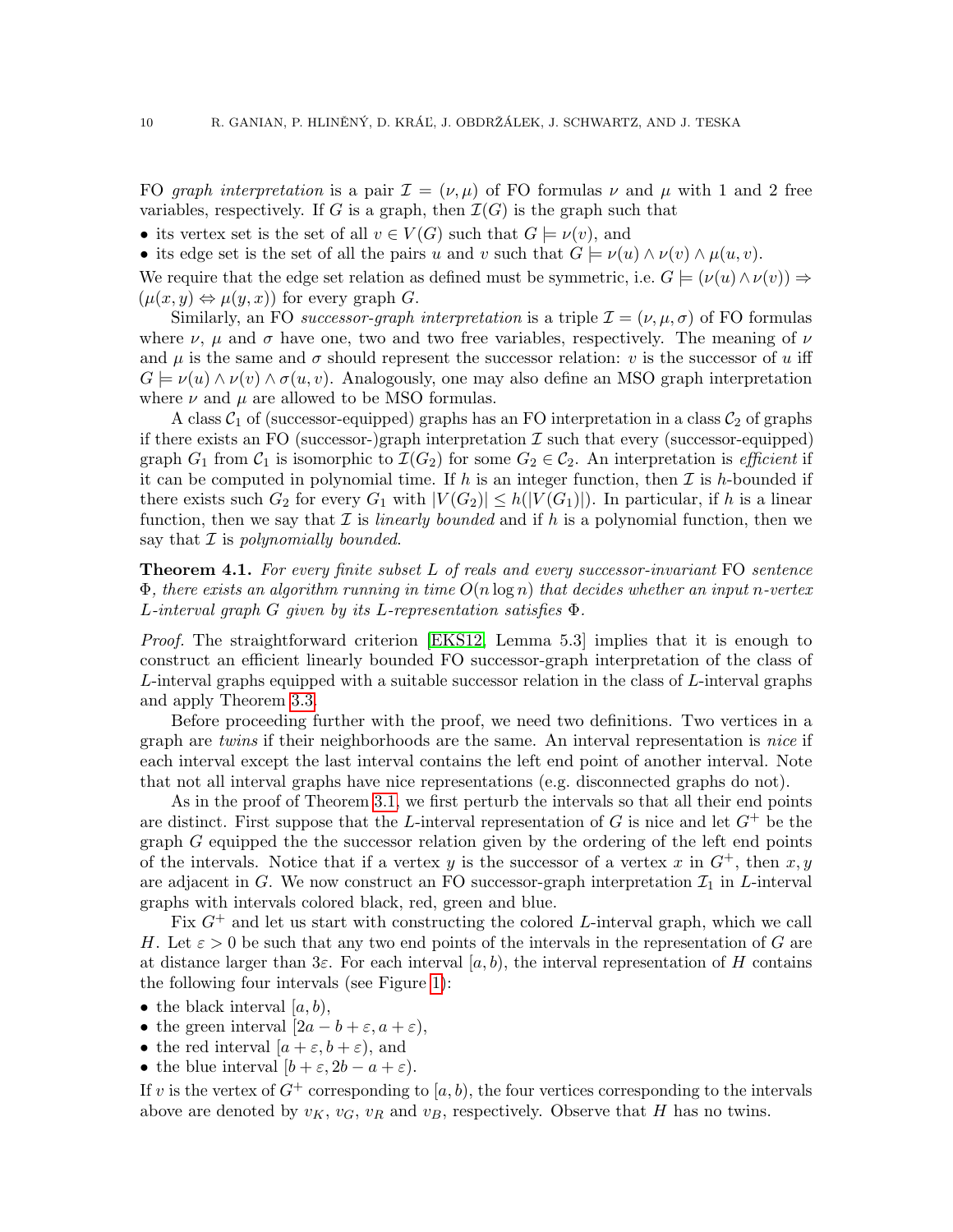

<span id="page-10-0"></span>Figure 1: The intervals representing the four vertices of  $G_1$  corresponding to a vertex.

We now define the interpretation  $\mathcal{I}_1 = (\nu_1, \mu_1, \sigma_1)$ . The relations  $\nu_1$  and  $\mu_1$  are defined as

<span id="page-10-1"></span>
$$
\nu_1(x) \equiv \text{black}(x) \quad \text{and} \quad \mu_1(x, y) \equiv \text{edge}(x, y). \tag{4.1}
$$

The definition of  $\sigma_1$  is more involved. For a vertex  $v_K \in V(H)$ , the red vertex  $v_R$  has the same neighborhood as  $v_K$  except for the green vertex  $v_G$ . Note that  $v_R$  is the only red vertex adjacent to  $v_K$  with this property: indeed, any other red vertex  $u_R$  adjacent to  $v_K$  is distinguished from  $v_R$  by the adjacency to  $v_B$  or  $u_B$ . Hence, every black vertex  $v_K$  can be uniquely associated with the green vertex  $v_G$  by an FO formula assoc $(x, y)$ . In particular, assoc $(x, y)$  holds only if  $x = v_K$  and  $y = v_G$ .

If the intervals of the black vertices  $u_K$  and  $v_K$  intersect, then the inequality  $\ell(u_K)$  $\ell(v_K)$  can be captured by an FO formula less( $u_K, v_K$ ). Specifically, this inequality can be expressed as

$$
less(x, y) \equiv x \neq y \land edge(x, y) \land \exists z \big[ assoc(x, z) \land \neg edge(z, y)\big]. \tag{4.2}
$$

The successor relation can now be interpreted using [\(4.2\)](#page-10-1) as follows.

$$
\sigma_1(x, y) \equiv \text{less}(x, y) \land \forall z [\neg \text{black}(z) \lor \neg \text{less}(x, z) \lor \neg \text{less}(z, y)] \tag{4.3}
$$

We now adapt the construction to the case when the  $L$ -representation of  $G$  is not nice. To do so, we introduce a fifth color, which we will refer to as gray. If there is an interval  $J$ that is not the last interval and that does not contain the left end point of another interval, we insert a gray interval  $J'$  of length max  $L$  that has its left end point inside  $J$ . If  $J'$  does not contain the end point of another interval, we can shift all the intervals to the right from  $J'$  by the same distance in such a way that the left end point of one of them, say  $J''$ , moves inside  $J'$  and the only new intersection we have introduced is the one between  $J'$  and  $J''$ .

After this modification, we perform the construction described earlier, replacing each original interval with black, green, red and blue intervals and each gray interval with gray (in the role of the black interval), green, red and blue intervals. Let  $H$  be the graph obtained in this way. The number of black intervals in the representation of  $H$  is the number of vertices of G. Since there is the left end point of a black interval between the left end points of any two gray intervals, the number of gray intervals is at most the number of black intervals. Finally, the numbers of green, red and blue intervals are the same and they are equal to the total number of black and gray intervals. We conclude that H has at most  $8|V(G)|$  vertices.

It remains to adapt the FO successor-graph interpretation  $\mathcal{I}_1$ , in particular, the FO formula  $\sigma_1$ . The successor relation between the black intervals is again given by the order of their left end points. Since there is the left end point of at most a single gray interval between any two consecutive left end points of black intervals, we can define the interpretation of the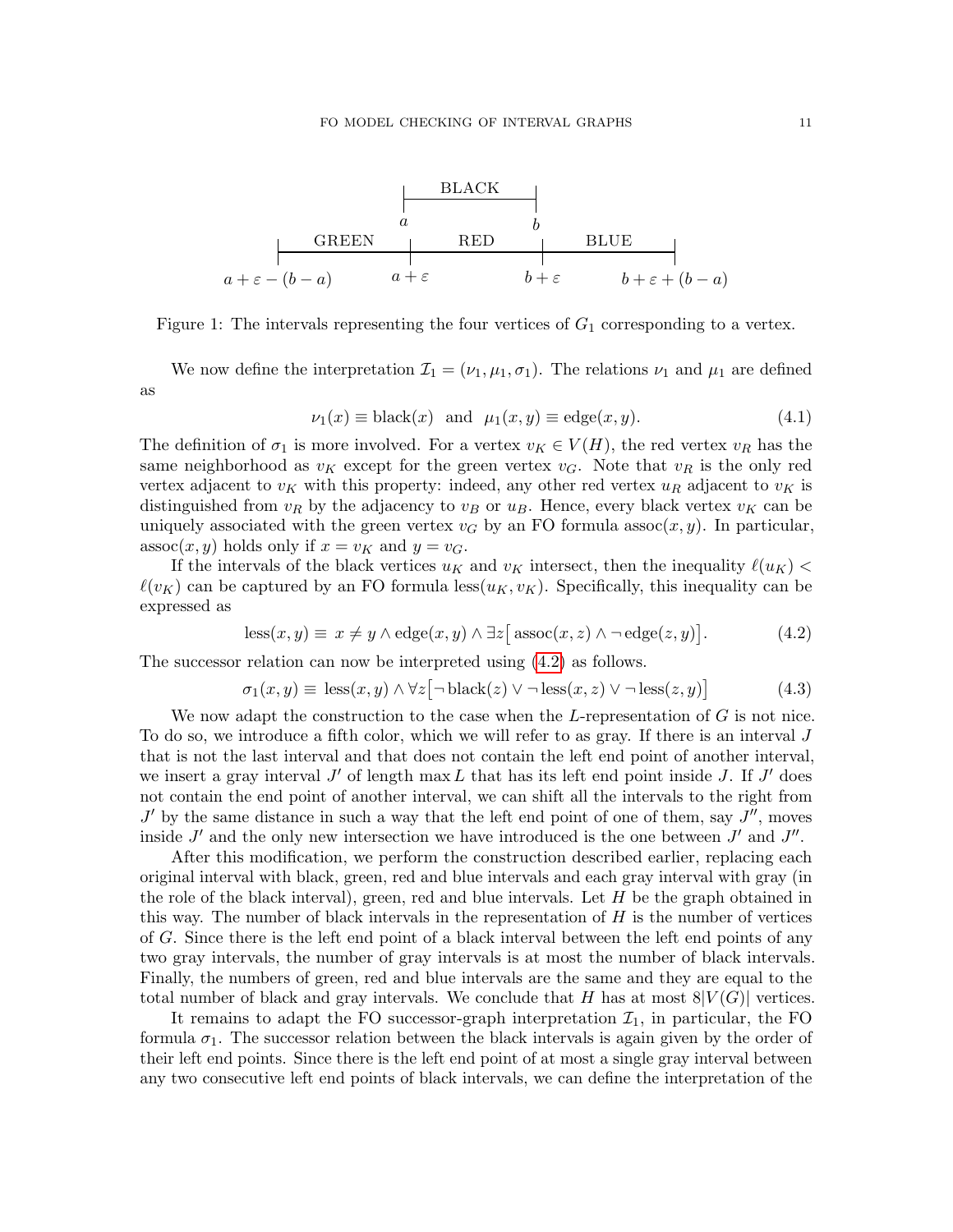successor relation as follows:

$$
\sigma'_1(x,y) \equiv \sigma_1(x,y) \vee \exists z \big[ \text{gray}(z) \wedge \sigma_1(x,z) \wedge \sigma_1(z,y) \big].
$$

Observe that  $H$  has no twins.

We now construct a FO graph interpretation  $\mathcal{I}_2$  of five-colored L-interval graphs with no twins in L-interval graphs. Every gray, green, red and blue interval is replaced with two, three, four or five identical uncolored copies; black intervals only lose their color. Let  $H'$ be the constructed L-interval graph. Observe that the number of vertices of  $H'$  is at most  $27|V(G)|.$ 

Since  $H$  has no twins, the vertices of  $H'$  corresponding to the black intervals can be identified by black $(x) \equiv \forall y [x = y \lor \exists z \text{ edge}(x, z) \Leftrightarrow \text{edge}(y, z)].$  In a similar way, one may define FO formulas gray(x), green(x), red(x) and blue(x) to express that the vertex x is one of the twins (of multiplicity two, three, four and five) corresponding to a gray, green, red and blue interval, respectively. Combining  $\mathcal{I}_1$  and  $\mathcal{I}_2$ , we obtain an FO successor-graph interpretation in *L*-interval graphs. interpretation in L-interval graphs.

### 5. Clique-width of Interval Graphs

<span id="page-11-0"></span>Every proper hereditary subclass of unit interval graphs has bounded clique-width [\[Loz08\]](#page-18-13) though the class of all unit interval graphs has unbounded clique-width [\[GR00\]](#page-18-25). In particular, the class of  $({1}, d)$ -interval graphs has bounded clique-width for every  $d > 0$ . Using Gaifman's theorem, it follows that testing FO properties of unit interval graphs can be performed in linear time if the input graph is given by its {1}-representation with the left end points of the intervals sorted. We generalize the result on the clique-width of unit interval graphs for finite sets  $L$  of rational numbers, which proves a special case of our main result for FO model checking.

<span id="page-11-1"></span>**Proposition 5.1.** Let L be a finite set of positive rational numbers. For any  $d > 0$ , the class of  $(L, d)$ -interval graphs has bounded clique-width.

*Proof.* Let a be the largest rational number such that every element of  $L$  is an integer multiple of  $a$ . Without loss of generality, we can assume that  $d$  is not a multiple of  $a$ (otherwise, we slightly increase d). We show that the clique-width of any  $(L, d)$ -interval graph is at most  $K := \lfloor d/a \rfloor + 1$ .

Let G be an  $(L, d)$ -interval graph with vertices  $v_1, \ldots, v_n$  and fix an  $(L, d)$ -representation of G. Let  $b_i$  be the smallest non-negative real such that  $\ell(v_i) - b_i$  is a multiple of a. We may assume that all the numbers  $b_i$  are distinct (by perturbing the intervals if needed). Without loss of generality, we can also assume that  $0 < b_1 < \cdots < b_n < a$ .

We will now proceed in several steps. After the  $i$ -th step, we will have constructed the subgraph of G induced by the vertices  $v_1, \ldots, v_i$  such that the label of the vertex  $v_i$  is  $\lceil \ell(v_i)/a \rceil$ . In the first step, we insert the vertex  $v_1$  with label  $\lceil \ell(v_1)/a \rceil$ . In the *i*-th step, we insert the vertex  $v_i$  with label  $K$ , join it by edges to all vertices with labels between  $\lceil \ell(v_i)/a \rceil$  and  $\lceil r(v_i)/a \rceil$ , and relabel it to  $\lceil \ell(v_i)/a \rceil$ . By the choice of a and the assumption that  $b_1 < \cdots < b_n$ , the vertex  $v_i$  is adjacent exactly to its neighbors among  $v_1, \ldots, v_{i-1}$ .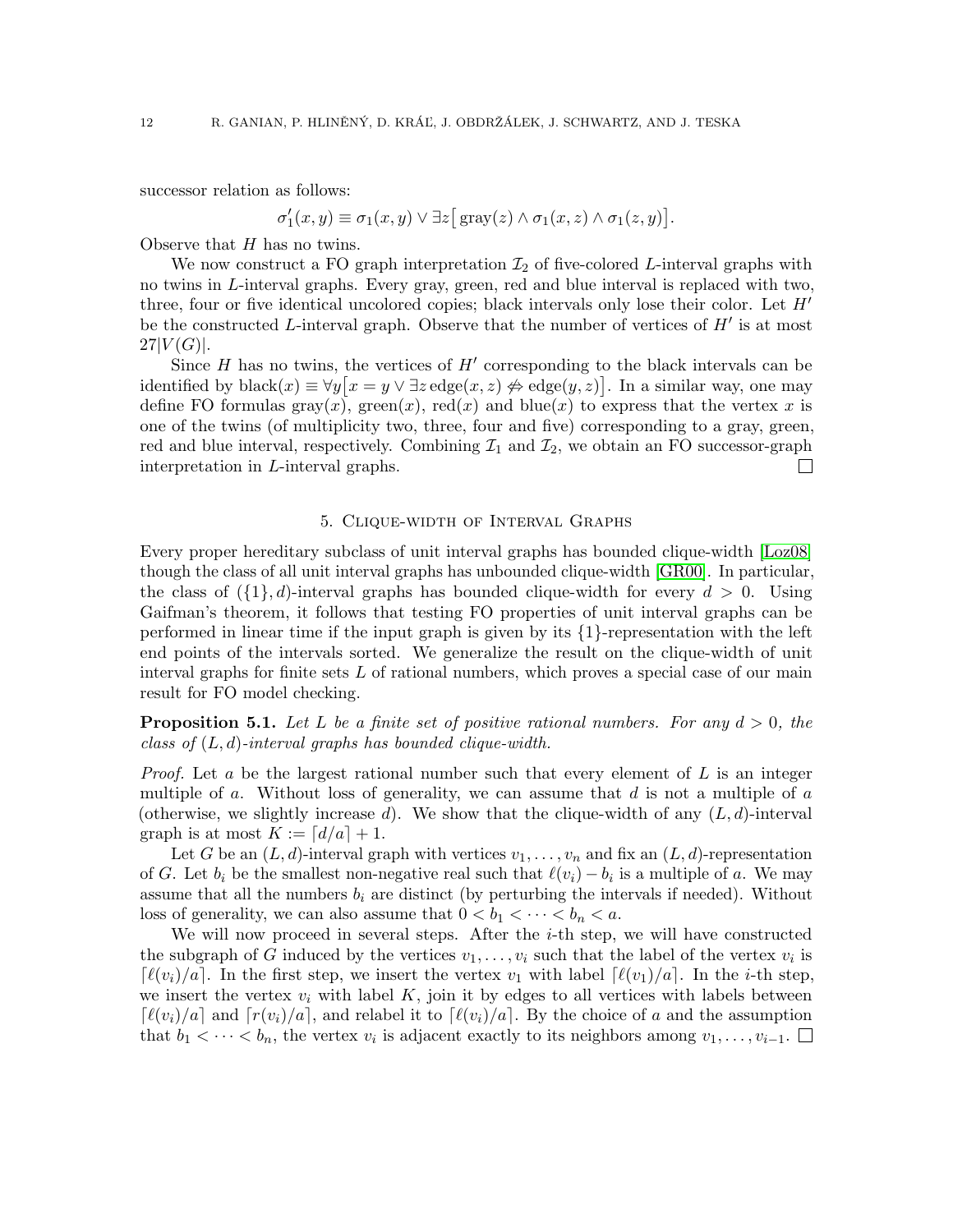From Proposition [5.1](#page-11-1) and Gaifman's theorem, one can approach the FO model checking problem on  $L$ -interval graphs for finite sets  $L$  of rationals. By Gaifman's theorem, every FO model checking instance can be reduced to model checking of basic local FO sentences, i.e. to FO model checking on L-interval graphs with bounded radius. Since L-interval graphs with radius d are  $(L, (2d + 1) \max L)$ -interval graphs and so have bounded clique-width, the latter can be solved in linear time by [\[CMR00\]](#page-18-2). Combining this with the neighborhood covering technique from [\[FG01\]](#page-18-4), which can be adapted to run in linear time in the case of L-interval graphs given with their interval representation, we obtain the following.

**Corollary 5.2.** Let L be a finite set of positive rational numbers and  $\Phi$  an FO sentence. There exists a linear time algorithm that decides whether an L-interval graph G satisfies  $\Phi$ if the input graph  $G$  is given by its L-representation with the left end points of the intervals sorted.

However, Proposition [5.1](#page-11-1) is just a fortunate special case, since aside of rational lengths one can prove the following.

**Proposition 5.3.** For any irrational  $q > 0$  there is d such that the class of  $(\{1, q\}, d)$ -interval graphs has unbounded clique-width.

*Proof.* We may assume  $q > 1$  (otherwise, we rescale and consider the set  $\{1, 1/q\}$ ). We construct a  $($ {1, q}, d)-interval graph G with arbitrary large clique-width k where  $d = q + 2$ . Consider a large enough integer n; the choice of n depends on k and follows from the construction given.

We construct a sequence  $a_1, a_2, \ldots, a_n$  of n points from  $L^{(n)} \cap [0, d-1)$  as follows:  $a_1 = 0$ ,  $a_2 = 1$ , and for  $i > 2$  set

$$
a_i = \begin{cases} a_{i-1} + 1 & \text{if } a_{i-1} < d-2, \\ a_{i-1} - q & \text{otherwise.} \end{cases}
$$

The elements of the sequence defined through the latter case are called  $q$ -elements. Informally, we are folding a sequence of intervals of lengths one and q inside  $[0, q+1)$ .

Choose  $\delta > 0$  such that  $n\delta$  is smaller than the smallest number in  $L^{(n)} \cap [0, d-1)$ . Let us introduce the following shorthand notation: if  $J$  is an interval and  $r$  a real, then  $J + r$  is the interval J shifted by r to the right. Similarly, if  $\mathcal I$  is a set of intervals, then  $\mathcal{I} + r$  is the set of the intervals from  $\mathcal I$  shifted by r to the right. We define sets of intervals  $\mathcal{U}_1 := \{ [i\delta, 1 + i\delta) : i = 0, \ldots, n - 1 \}$  and  $\mathcal{U}_q := \{ [i\delta, q + i\delta) : i = 0, \ldots, n - 1 \}$ . We say that intervals  $[i\delta, 1 + i\delta)$  and  $[i\delta, q + i\delta)$  are at level i.

For  $i = 1, \ldots, n$ , set  $\mathcal{W}_i = \mathcal{U}_q + a_i$  if  $a_i$  is a q-element of P, and  $\mathcal{W}_i = \mathcal{U}_1 + a_i$  otherwise. Observe that every interval of  $W_i$  is a subinterval of  $[0, d)$ . Let G be the L-interval graph with  $n^2$  vertices that is the intersection graph of the intervals in  $\mathcal{W}_1 \cup \mathcal{W}_2 \cup \cdots \cup \mathcal{W}_n$ , and let  $W_i$ ,  $i = 1, \ldots, n$ , be the vertices represented by the intervals from  $W_i$ . Finally, two vertices  $x \in W_{i-1}$  and  $y \in W_i$ ,  $2 \leq i \leq n$ , are mates if they are represented by the same-level intervals.

We claim that the clique-width of G exceeds k if n is sufficiently large. Suppose that the clique-width of G is at most k. In the construction of G using k labels from the definition of clique-width, a k-labeled subgraph  $G_1$  of G with  $\frac{1}{3}n^2 \leq |V(G_1)| \leq \frac{2}{3}n^2$  must have appeared. However, this implies that vertices of  $G_1$  have at most k different neighborhoods in  $G\setminus V(G_1)$ . We will show that this is not possible.

Suppose that there exists i such that  $|W_{i-1} \cap V(G_1)| - |W_i \cap V(G_1)| > k$ . Then there exist k + 1 vertices in  $W_{i-1} \cap V(G_1)$  whose mates are in  $W_i \setminus V(G_1)$  and these k + 1 vertices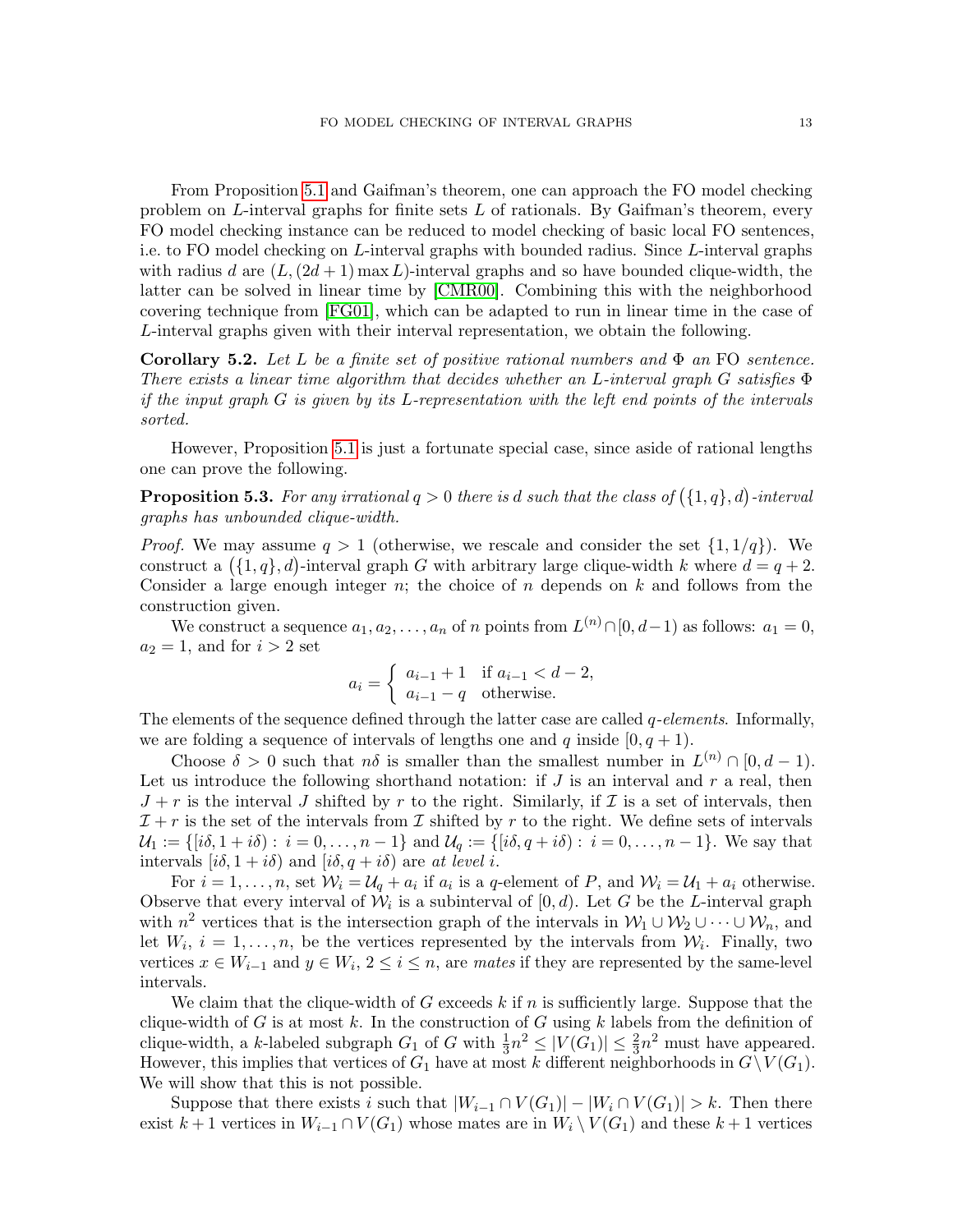have pairwise distinct neighborhoods in  $G \setminus V(G_1)$ , which is impossible. Similarly, it cannot hold that  $|W_i \cap V(G_1)| - |W_{i-1} \cap V(G_1)| > k$ .

In the rest of the proof, we assume that  $||W_{i-1} \cap V(G_1)| - |W_i \cap V(G_1)|| \leq k$  for every  $i = 2, \ldots, n$ . We say that a set  $W_i$  is *crossing* if  $\emptyset \neq W_i \cap V(G_1) \neq W_i$ . Since we have 1  $\frac{1}{2}n^2 \leq |V(G_1)| \leq \frac{2}{3}n^2$ , there exist crossing sets  $W_{i_0}, W_{i_0+1}, \ldots, W_{i_0+m}$  where  $m = \lfloor n/k \rfloor - 1$ . If n is large enough, we can select a  $(2k+1)$ -element subset  $I \subseteq \{i_0, \ldots, i_0 + m - 1\}$  such that neither  $a_i$  nor  $a_{i+1}$  is a q-element for every  $i \in I$  (which implies that  $a_{i+1} = a_i + 1$ ) and such that all intervals in  $\bigcup_{i\in I} \mathcal{W}_i$  share a common point. Let  $i_1, \ldots, i_{2k+1}$  be the elements of I ordered according to the (strictly) increasing values of  $a_i$ , i.e.  $a_{i_1} < \cdots < a_{i_{2k+1}}$ .

If  $j, j' \in \{1, \ldots, 2k+1\}$  and  $j' > j+1$ , then the neighborhoods of a vertex of  $W_{i_j} \cap V(G_1)$ and a vertex of  $W_{i_{j'}} \cap V(G_1)$  in  $V(G) \setminus V(G_1)$  differ. Indeed, none of the vertices of  $W_{i_j} \cap V(G_1)$ is adjacent to any of the vertices in  $W_{i_{j+1}+1} \setminus V(G_1)$  while each of the vertices of  $W_{i_{j'}} \cap V(G_1)$ is adjacent to all the vertices in  $W_{i,j+1}$   $\setminus V(G_1)$ . Therefore, the vertices of  $G_1$  have at least  $k + 1$  distinct neighborhoods in  $G \setminus V(G_1)$ , which yields that the clique-width of G is larger than k. than k.

#### 6. Graph Interpretation in Interval Graphs

<span id="page-13-0"></span>This section is devoted to our hardness results concerning model checking for interval graphs. We first show that Theorem [3.3](#page-8-0) cannot be generalized to significantly wider classes of interval graphs. To formulate our results, we need the following definition: a set  $L$  of reals is efficiently dense in an open set  $X$ , if there exists an algorithm that for every non-empty open interval  $J \subseteq X$  returns an element of  $J \cap L$  in time polynomial in  $|J|^{-1}$ .

<span id="page-13-1"></span>**Lemma 6.1.** If L is a subset of non-negative reals that is efficiently dense in some nonempty open set, then there exists an efficient polynomially bounded FO interpretation of the class of all graphs in the class of L-interval graphs.

*Proof.* By scaling, we can assume that L is dense in  $[1, 1 + \varepsilon]$  for some  $\varepsilon > 0$ . Let G be a graph with  $n \geq 2$  vertices (the case  $n = 1$  is easy to handle separately) and let  $v_1, \ldots, v_n$ be its vertices. We construct an FO interpretation  $\mathcal{I} = (\nu, \mu)$ , which is independent of the choice of G, and an L-interval graph H with  $3n + 5 + |E(G)|$  vertices such that  $G = \mathcal{I}(H)$ . We will describe  $H$  by giving its L-representation. To simplify our exposition, we assume that  $L = [1, 1 + \varepsilon]$ ; it can be routinely verified that the lengths of intervals appearing in the representation of H can be perturbed that all the length belong to a given dense subset of [1, 1 +  $\varepsilon$ ]. Finally, let  $\delta = \frac{\varepsilon}{n+1}$ .

The vertex set of H will be formed by sets  $V_1$ ,  $V_2$  and  $V_3$ , each containing  $n+1$  vertices, a set W containing  $|E(G)|$  vertices, and two special vertices a and b. Let the vertices of  $V_i$ ,  $i = 1, 2, 3$ , be denoted  $t_{i,j}$ ,  $j = 0, \ldots, n$ , and the vertices of W be denoted  $e_{j,j'}$  for all pairs  $1 \leq j < j' \leq n$  such that  $v_j v_{j'} \in E(G)$ .

The vertices of H are represented by the following intervals (also see Figure [2\)](#page-14-0).

- The vertex  $t_{i,j}$ ,  $i = 1, 2, 3$  and  $j = 0, 1, \ldots, n$ , is represented by the unit interval  $[i 1 +$  $(1+j)\delta, i+(1+j)\delta$ ).
- The vertex  $a$  is represented by the unit interval  $[0, 1)$ .
- The vertex *b* is represented by the unit interval  $\left[ (n+2)\delta, 1 + (n+2)\delta \right)$ .
- The  $e_{j,j'} \in W$  is represented by the (non-unit) interval  $\left[1+j\delta, 2+(2+j')\delta\right)$ .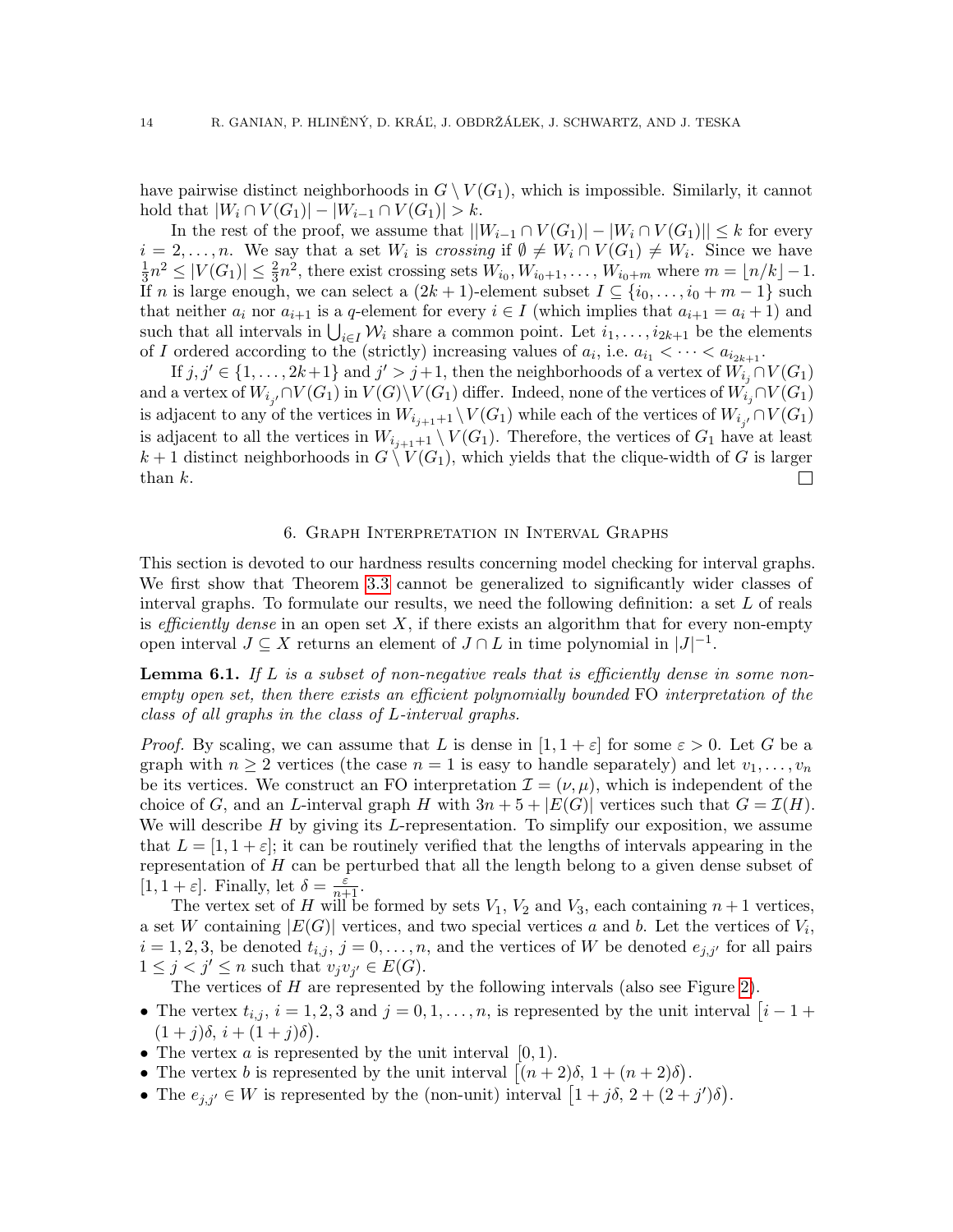

<span id="page-14-0"></span>Figure 2: The construction of the interval representation of the graph  $H$  in the proof of Lemma [6.1.](#page-13-1)

Observe that the vertices a and  $t_{1,0} \in V_1$  are twins, i.e. they have the same neighbors in H, and that the vertex b is adjacent to every vertex in  $V_1 \cup V_2 \cup \{a\} \cup W$ .

Note that the vertices  $a$  and  $t_{1,0}$  are the only twins in the graph  $H$ . In particular, they are the only two vertices that satisfy the following formula:

 $\text{anchor}(x) \equiv \exists y \left( x \neq y \land \text{edge}(x, y) \land \forall z \neq x, y \text{ edge}(x, z) \Leftrightarrow \text{edge}(y, z) \right).$ 

We will refer to these two vertices as to the *anchors*. Note that the vertices of  $V_1$  are at distance one from the anchors, those of  $V_2$  at distance two and those of  $V_3$  at distance three or four.

Let  $dist(x, y) = c$  for an integer c be the shorthand for an FO formula expressing that the distance of two vertices x and y is c, and adist(x) = c for an FO formula expressing that the distance of  $x$  from an anchor is  $c$ . The vertices of  $G$  are represented by the vertices of  $V_1' = \{t_{1,1}, \ldots, t_{1,n}\}.$  Using this notation, the following formula is true for exactly the vertices of  $V_1'$ .

$$
\nu(x) \equiv \neg \operatorname{anchor}(x) \land \operatorname{adist}(x) = 1 \land \exists y (\operatorname{adist}(y) = 2 \land \neg \operatorname{edge}(x, y)).
$$

Note that the last part of the formula makes  $\nu(x)$  false for  $x = b$ .

In what follows, we refer to the pairs of vertices  $t_{1,j}$  and  $t_{3,j}$  as mates. The following formula is true if and only if  $x' \in V_3$  is the mate of  $x \in V'_1$ :

$$
\begin{aligned} \text{mates}(x, x') &\equiv \nu(x) \land (\text{adist}(x') = 3 \lor \text{adist}(x') = 4) \land \\ \exists! y \, \big(\text{adist}(y) = 2 \land \neg \text{edge}(x, y) \land \neg \text{edge}(x', y)\big). \end{aligned}
$$

Suppose that  $x = t_{1,j}$  and  $x' = t_{3,j'}$ . If  $j' < j$ , then there exists no vertex y as in the formula and, if  $j' > j$ , there exists at least two such y's, in particular,  $t_{2,j}, \ldots, t_{2,j'}$ .

The vertices of  $V_1'$  can be linearly ordered according to their left end points. This linear order is actually reflected by dominating one vertex of another. Formally, a vertex  $x$ dominates a vertex y if y and all its neighbors are also neighbors of x. Observe that  $x \in V'_1$ dominates  $y \in V'_1$  if and only if the left end point of y precedes the left end points of x. The following FO formula expresses that a vertex  $x$  dominates a vertex  $y$ .

$$
\text{domin}(x, y) \equiv x \neq y \land \text{edge}(x, y) \land \forall z (\text{edge}(y, z) \rightarrow \text{edge}(x, z)).
$$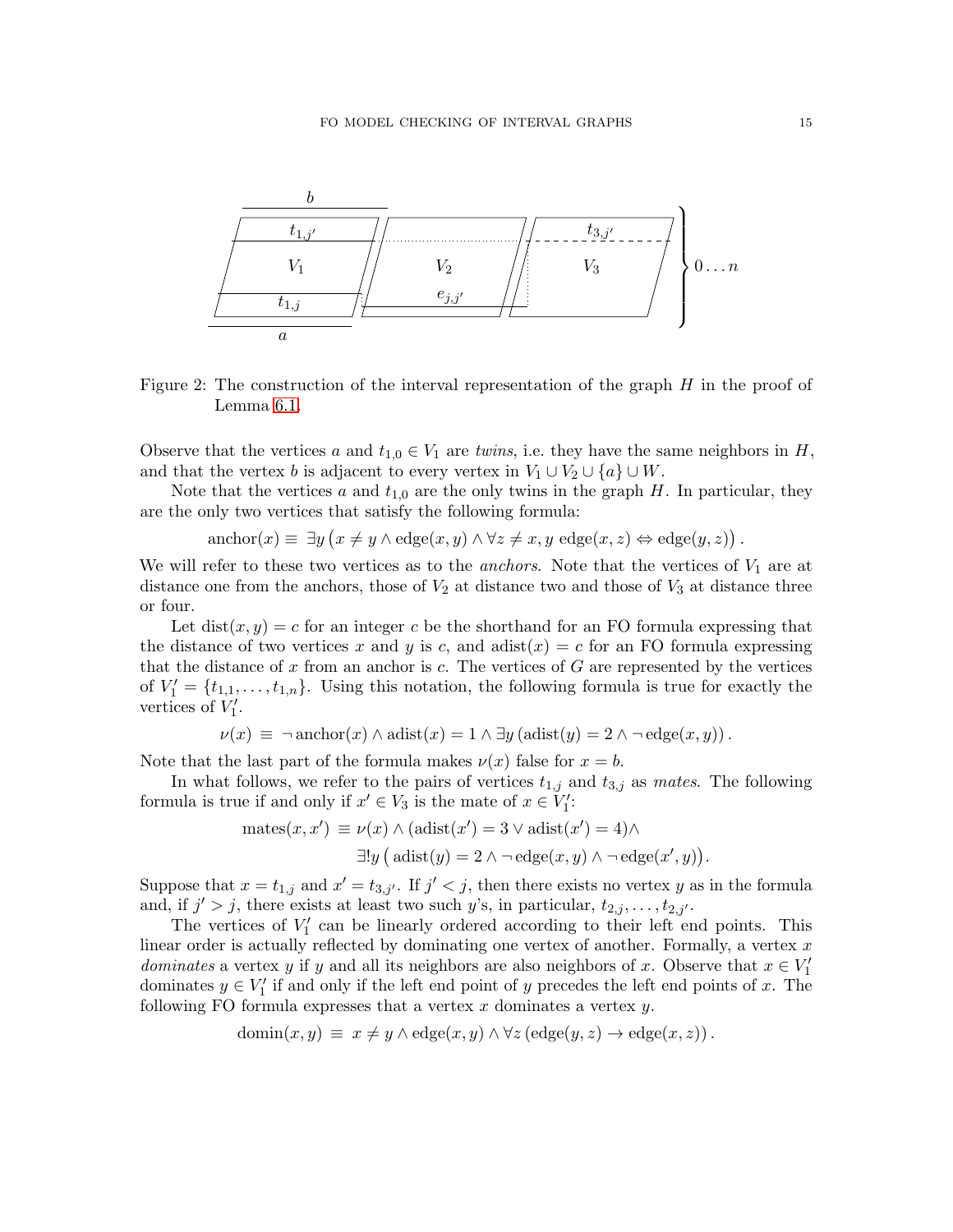Using this formula, we can define the formula  $\mu$ .

$$
\mu(x, y) \equiv \mu'(x, y) \lor \mu'(y, x), \text{ where}
$$

$$
\mu'(x, y) \equiv \text{domin}(y, x) \land \exists y', z \ [\text{mates}(y, y') \land
$$

$$
\text{edge}(x, z) \land \forall t \ (\text{domin}(x, t) \rightarrow \neg \text{ edge}(t, z)) \land
$$

$$
\text{edge}(y', z) \land \forall t \ (\text{domin}(y', t) \rightarrow \neg \text{ edge}(t, z)) \ ].
$$

Note that  $\mu'(x, y)$  for  $x = t_{1,j}$  and  $y = t_{1,j'}$  is true if and only if  $j < j'$  and the set W contains the vertex  $e_{j,j'}$ . Indeed,  $z = e_{j,j'}$  is the only possible choice of a vertex satisfying the existential quantification.  $\Box$ 

Since the parameterized FO model checking problem is AW[\*]-complete for general graphs, we can immediately conclude the following.

<span id="page-15-0"></span>**Corollary 6.2.** If  $L$  is a subset of non-negative reals that is efficiently dense in some non-empty open set, then FO model checking is  $AW/$ -complete on L-interval graphs when parameterized by the formula size.

We now turn our attention to interpretations in stronger logics. We start by showing that the class of all graphs has an FO interpretation in the class of unit interval graphs with a successor relation. We actually prove a stronger statement that there exists an interpretation of the class of all directed graphs.

<span id="page-15-1"></span>**Lemma 6.3.** There exists a polynomially bounded FO interpretation of the class of all directed graphs in the class of unit interval graphs with a successor relation.

*Proof.* Fix a directed graph G. Let n and m be the number of vertices and edges of  $G$ , respectively. Further, let  $v_1, \ldots, v_n$  be the vertices of G, let  $d_i^+$  and  $d_i^ \bar{i}$  be the out-degree and in-degree of a vertex  $v_i$  and let  $e_{i,1}, \ldots, e_{i,d_i^+}$  be the edges leaving  $v_i$ . We will simultaneously describe the FO interpretation  $\mathcal{I} = (\nu, \mu)$  and an unit interval graph H such that  $G = \mathcal{I}(H)$ .

For each vertex  $v_i$  of G, the graph H contains the following  $2 + d_i^+ + d_i^ \overline{i}$  vertices:  $u_i$ ,  $u'_i$  and  $u_{i,e}$  for each edge e leaving or entering  $v_i$  in G. The graph H consists of n cliques, the *i*-th clique formed by the  $2 + d_i^+ + d_i^ \overline{i}$  vertices corresponding to  $v_i$ . Clearly, H is a unit interval graph.

We now define a successor relation on the vertices of  $H$ . To make the definition of the successor relation less technical, we abuse the notation by writing  $u_{i,e_{i,0}}$  for  $u'_{i}$  (note that there is no edge denoted by  $e_{i,0}$  in G). The successor relation will contain the following pairs of vertices of  $H$ :

•  $(u_i, u'_i) = (u_i, u_{i, e_{i, 0}})$  for every  $i = 1, ..., n$ ,

- $(u_{i,e_{i,j-1}}, u_{i',e_{i,j}})$  and  $(u_{i',e_{i,j}}, u_{i,e_{i,j}})$  for every edge  $e_{i,j}, i = 1, ..., n$  and  $j = 1, ..., d_i^+$ , where  $u_{i'}$  is the head of  $e_{i,j}$ , and
- $(u_{i,e_{i,d_i^+}}, u_{i+1})$  for every  $i = 1, ..., n-1$ .

Note that the only pairs of adjacent vertices included in the successor relation are those described in the first item. The following two FO formulas can be used to form the interpretation.

$$
\nu(x) \equiv \exists t \; \text{succ}(x, t) \land \text{edge}(x, t)
$$

$$
\mu(x, y) \equiv \exists t, t', t'' \; \text{succ}(t, t') \land \text{succ}(t', t'') \land
$$

$$
\text{edge}(x, t) \land \text{edge}(y, t') \land \text{edge}(x, t'').
$$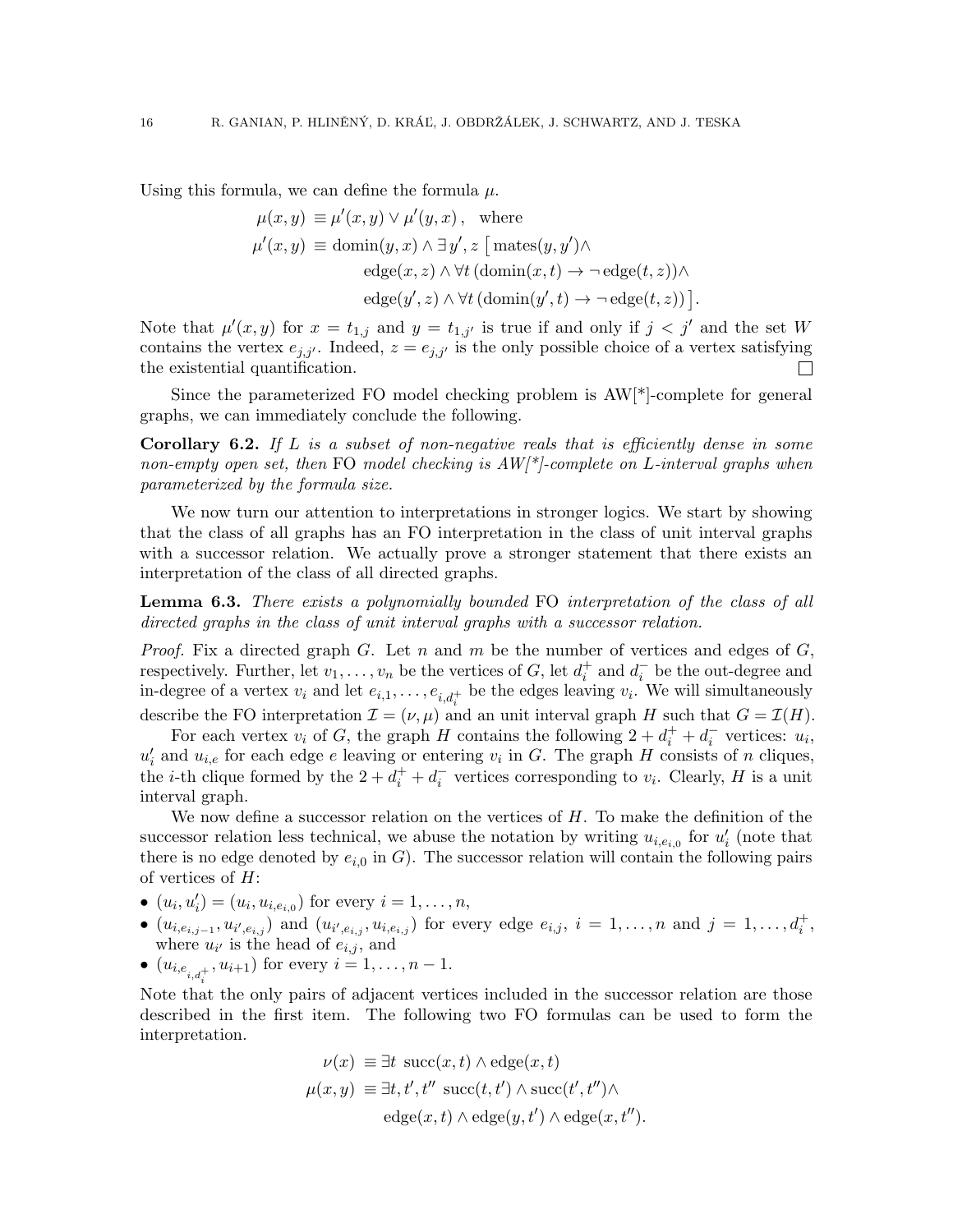

<span id="page-16-0"></span>Figure 3: The interval representation of the graph H with a part representing an edge  $v_i v_j$ of the graph G.

It is straightforward to check that  $G = \mathcal{I}(H)$ .

Lemma [6.3](#page-15-1) yields the following.

**Corollary 6.4.** FO model checking is  $AW/$ \*/-complete on unit interval graphs with a successor relation when parameterized by the formula size.

We now turn our attention to more general MSO properties. There exist two commonly used MSO frameworks for graphs: the  $MSO<sub>1</sub>$  language where quantifying over vertices and vertex sets only is allowed, and  $MSO<sub>2</sub>$  where it is allowed to quantify over edges and edge sets in addition. Our negative result holds for the weaker variant  $MSO<sub>1</sub>$  (and so also holds for  $MSO<sub>2</sub>$ ).

**Lemma 6.5.** There is a polynomially bounded  $MSO<sub>1</sub>$  interpretation of the class of all graphs in the class of unit interval graphs.

*Proof.* We describe the MSO<sub>1</sub> interpretation  $\mathcal{I} = (\nu, \mu)$ . Fix an *n*-vertex G with  $n \geq 4$  (the cases with  $n = 1, 2, 3$  can be handled separately in a straightforward way). Let  $v_1, \ldots, v_n$  be the vertices of G and  $e_1, \ldots, e_m$  its edges. We will construct a unit interval graph H such that  $G = \mathcal{I}(H)$ . The graph H will be described by giving its interval representation and its construction is illustrated in Figure [3.](#page-16-0)

Choose  $\delta > 0$  such that  $\delta n < \frac{1}{2}$  and  $\mathcal{U} = \{ [i\delta, 1 + i\delta) : i = 0, 1, ..., n - 1 \}$ . Recall that  $J + x$  where J is an interval and x is a real is the interval J shifted by x to the right. The graph H contains  $n(3m + 1)$  vertices corresponding to the intervals from the sets  $\mathcal{U} + k$  for  $k = 1, \ldots, 3m + 1$ ; the vertices corresponding to the intervals  $[i\delta, 1 + i\delta)$  and  $[i\delta, 1 + i\delta) + k$ are said to be at the *level* i. Let  $W_{\ell}$ ,  $\ell = 0, \ldots, m$ , be the set of the *n* vertices represented by the intervals from  $\mathcal{U} + (3\ell + 1)$ .

The graph H further contains three vertices represented by the interval  $[0, 1)$  each and m triples of vertices represented by the intervals  $[0, 1) + (3i-1/2), i = 1, \ldots, m$ . The vertices in these  $m+1$  triples will be referred to as anchors and they will be the only vertices of H that have two twins. Also insert a vertex represented by the interval  $(1/2, 3/2)$ . The three vertices represented by the interval  $[0, 1)$  are the only anchors of degree four.

If the edge  $e_k$  joins vertices  $v_i$  and  $v_j$ , H contains a pair of vertices represented by the intervals  $[i\delta, 1 + i\delta) + (3k + 1)$  and  $[j\delta, 1 + j\delta) + (3k + 1)$ . The vertices included in this step are the only vertices of  $H$  that have unique twins. This finishes the construction of  $H$ .

We now give the MSO<sub>1</sub> formulas  $\nu$  and  $\mu$ . Let twin $(x, y)$  be the FO formula expressing that  $x$  and  $y$  are twins. Using this formula, we can identify the anchors and vertices not

 $\Box$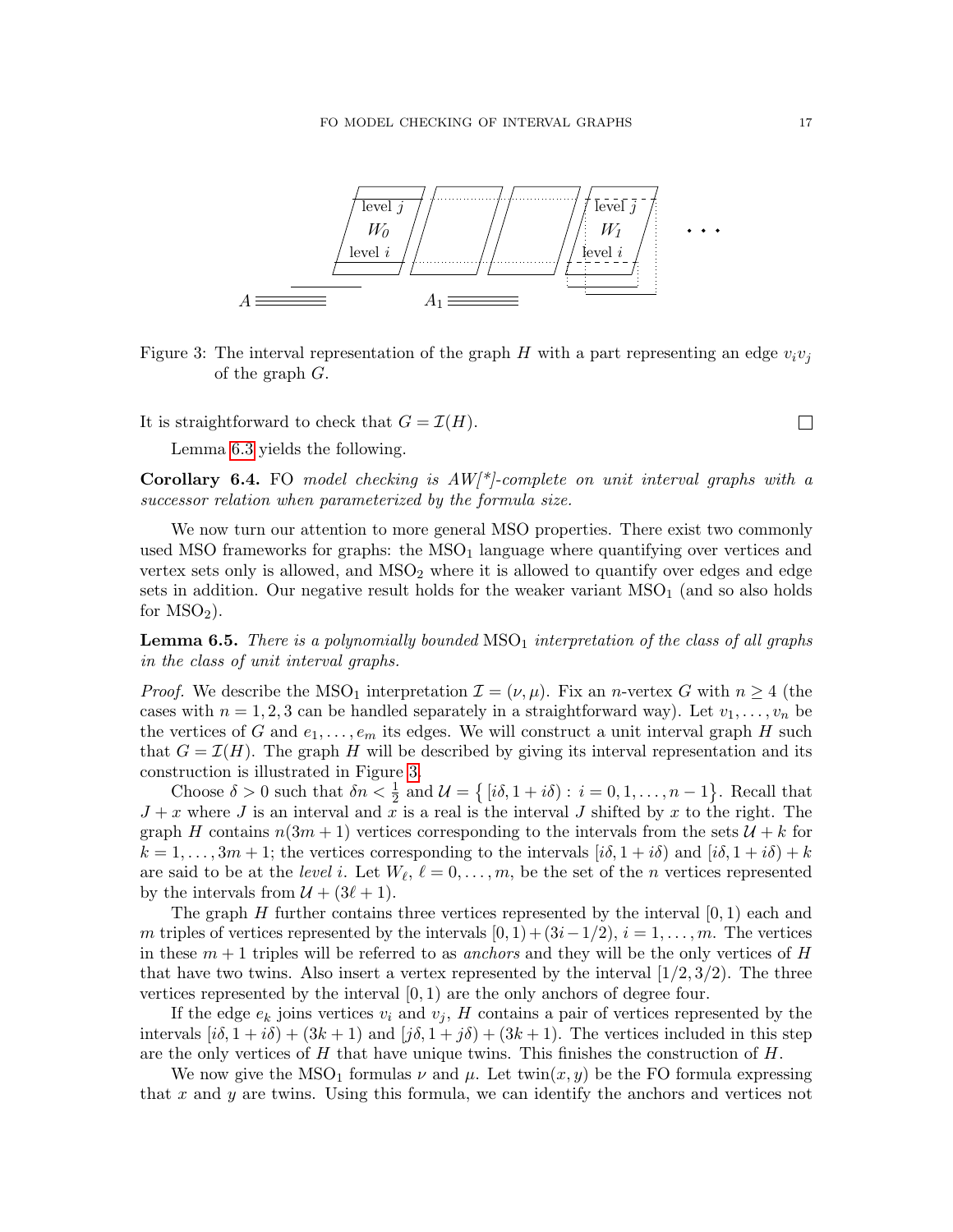adjacent to any of the anchors.

$$
\text{anchor}(x) \equiv \exists y, z \ (z \neq y \land \text{edge}(z, y) \land \text{twin}(x, y) \land \text{twin}(x, z))
$$
\n
$$
\text{noanch}(x) \equiv \forall z \ (\text{anchor}(z) \Rightarrow \neg \text{edge}(x, z)).
$$

,

Note that the only vertices x that satisfy noanch(x) are the vertices in the sets  $W_1, \ldots, W_m$ and the  $2m$  twins corresponding to the edges of  $G$ . The vertices of  $G$  will be modeled by the vertices of  $W_0$ , which are precisely the vertices that are not adjacent to any anchor and that are at distance two from the three anchors of degree four. In particular, the formula  $\nu$ can be chosen to be the following FO formula.

$$
\nu(x) \equiv \text{noanch}(x) \land \exists t \big(\text{anchor}(t) \land \text{deg}(t) = 4 \land \text{dist}(t, x) = 2\big).
$$

Two vertices x and x' are mates if there exists integers p,  $1 \le p \le m$ , and  $i, 0 \le i \le n-1$ , such that one of them is represented by the interval  $[i\delta, 1 + i\delta) + (3p - 2)$  and the other is represented by the interval  $[i\delta, 1 + i\delta) + (3p + 1)$ . In particular, if  $x \in W_{p-1}$  and  $x' \in W_p$ and the vertices x and  $x'$  are represented by intervals at the same level, then x and  $x'$  are mates. It is easy to verify that two vertices x and  $x'$  are mates iff they satisfy the following FO formula.

$$
\begin{aligned}\n\text{mates}(x, x') & \equiv \text{ noanch}(x) \land \text{ noanch}(x') \land \text{dist}(x, x') = 4 \land \exists t \, [\text{ anchor}(t) \land \\
& \exists ! y \, \exists ! z \big(\neg \text{edge}(y, z) \land \text{edge}(y, t) \land \text{edge}(z, t) \land \text{dist}(x, y) = 2 \land \\
& \text{dist}(x', y) > 2 \land \text{dist}(x', z) = 2 \land \text{dist}(x, z) > 2 \big) \big].\n\end{aligned}
$$

The transitive closure of the binary relation given by mates can be described by the following MSO formula mates<sup>\*</sup> $(x, y)$ .

$$
\begin{aligned}\n\text{mates}^*(x, x') &\equiv x = x' \lor \exists U \, \left[ x \in U \land x' \in U \land \exists ! t \in U \, \text{ mates}(x, t) \land \right. \\
\exists ! t \in U \, \text{ mates}(x', t) \land \forall y \in U(x \neq y \land x' \neq y) \Rightarrow \\
(\exists t \in U \, \exists ! t' \in U \, t \neq t' \land \text{mates}(y, t) \land \text{mates}(y, t')) \right].\n\end{aligned}
$$

Note that this is the only place in the proof where we need the expressive power of MSO. The formula  $\mu$  can now be chosen as follows.

$$
\mu(x,y) \equiv x \neq y \land \exists x', x'', y', y'' \big( \text{edge}(x',y') \land \text{mates}^*(x,x') \land \text{mates}^*(y,y') \land \text{twin}(x',x'') \land \text{twin}(y',y'') \big).
$$

Indeed, if x and y belong to  $W_0$ , then  $\mu(x, y)$  is true only if there exist adjacent vertices  $x'$ and  $y'$  at the same level as x and y, respectively, and both  $x'$  and  $y'$  have twins. However, this happens only if the counterparts of  $x$  and  $y$  in  $G$  are joined by an edge.  $\Box$ 

Hence we obtain the following.

**Corollary 6.6.** MSO<sub>1</sub> model checking is para-NP-hard on unit interval graphs.

Note that the aforementioned result of Lozin [\[Loz08\]](#page-18-13) states that every proper hereditary subclass of unit interval graphs has bounded clique-width, and hence  $MSO<sub>1</sub>$  model checking on this class can be carried out in linear time [\[CMR00\]](#page-18-2).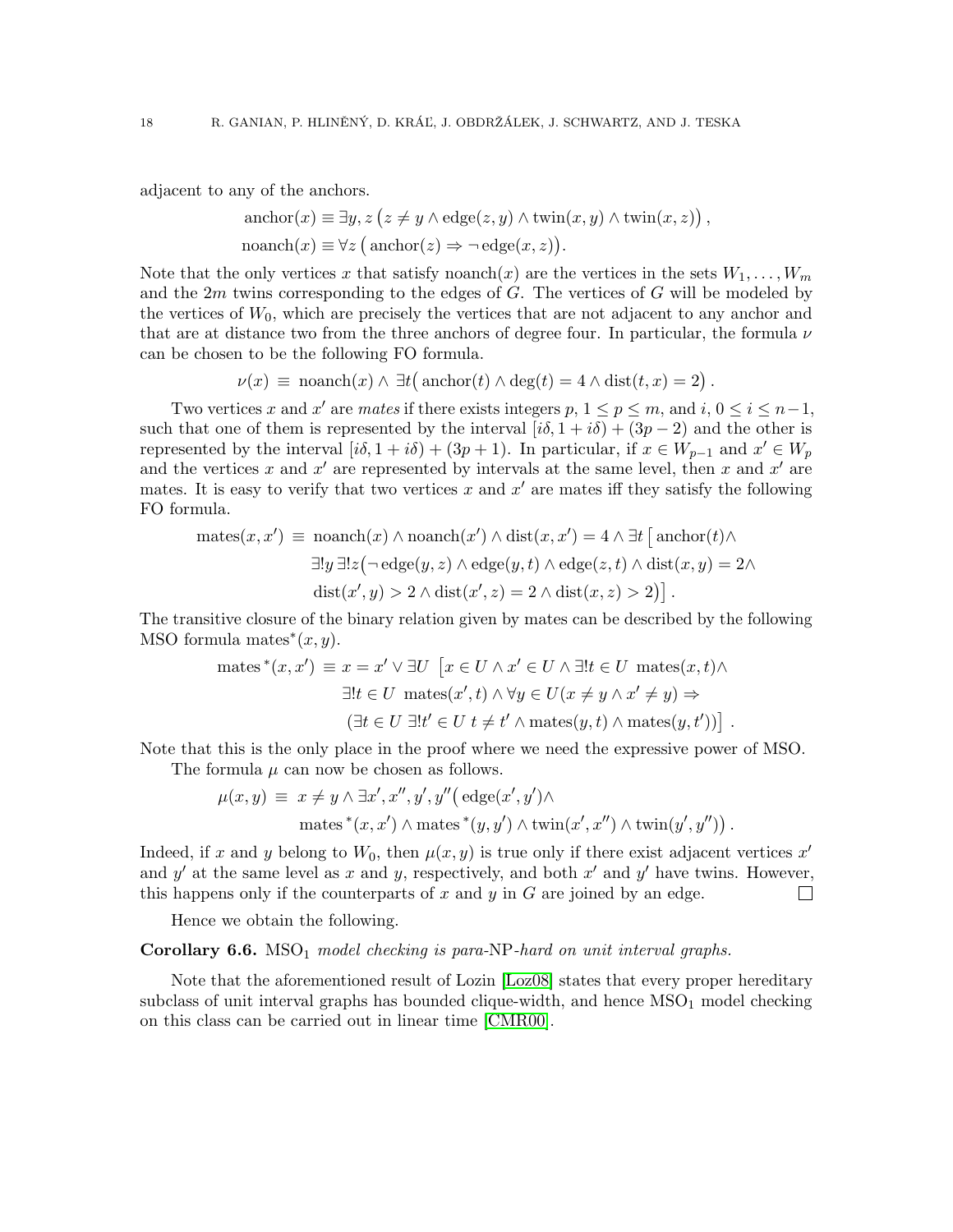#### **REFERENCES**

- <span id="page-18-17"></span>[BL76] K. Booth and G. Lueker. Testing for the consecutive ones property, interval graphs, and graph planarity using PQ-tree algorithms. J. Comput. Syst. Sci., 13(3):335–379, 1976.
- <span id="page-18-18"></span>[CKN<sup>+</sup>95] D. Corneil, H. Kim, S. Natarajan, S. Olariu, and A. Sprague. Simple linear time recognition of unit interval graphs. Inf. Process. Lett., 55(2):99–104, 1995.
- <span id="page-18-2"></span>[CMR00] B. Courcelle, J. A. Makowsky, and U. Rotics. Linear time solvable optimization problems on graphs of bounded clique-width. Theory Comput. Syst., 33(2):125–150, 2000.
- <span id="page-18-22"></span>[CO00] B. Courcelle and S. Olariu. Upper bounds to the clique width of graphs. *Discrete Appl. Math.*, 101(1-3):77–114, 2000.
- <span id="page-18-1"></span>[Cou90] B. Courcelle. The monadic second order logic of graphs I: Recognizable sets of finite graphs. Inform. and Comput., 85:12–75, 1990.
- <span id="page-18-3"></span>[DF13] R. Downey and M. Fellows. Fundamentals of Parameterized Complexity. Texts in Computer Science. Springer, 2013.
- <span id="page-18-21"></span>[DFT96] R. Downey, M. Fellows, and U. Taylor. The parameterized complexity of relational database queries and an improved characterization of W[1]. In  $DMTCS'36$ , pages 194–213. Springer, 1996.
- <span id="page-18-5"></span>[DGK07] A. Dawar, M. Grohe, and S. Kreutzer. Locally excluding a minor. In LICS'07, pages 270–279. IEEE, 2007.
- <span id="page-18-9"></span>[DK09] A. Dawar and S. Kreutzer. Parameterized complexity of first-order logic. Electronic Colloquium on Computational Complexity (ECCC), TR09-131, 2009.
- <span id="page-18-11"></span>[DKT10] Z. Dvořák, D. Král', and R. Thomas. Deciding first-order properties for sparse graphs. In FOCS'10, pages 133–142. IEEE, 2010.
- <span id="page-18-23"></span>[Ehr61] A. Ehrenfeucht. An application of games to the completeness problem for formalized theories. Fund. Math., 49:129–141, 1961.
- <span id="page-18-15"></span>[EKK13] K. Eickmeyer, K. Kawarabayashi, and S. Kreutzer. Model checking for successor-invariant firstorder logic on minor-closed graph classes. In LICS, pages 134–142. IEEE, 2013.
- <span id="page-18-14"></span>[EKS12] V. Engelmann, S. Kreutzer, and S. Siebertz. First-order and monadic second-order model-checking on ordered structures. In LICS, pages 275–284. IEEE, 2012.
- <span id="page-18-4"></span>[FG01] M. Frick and M. Grohe. Deciding first-order properties of locally tree-decomposable structures. J. ACM, 48(6):1184–1206, 2001.
- <span id="page-18-24"></span>[Fra54] R. Fraüssé. Sur quelques classifications des systèmes de relations. Université d'Alger, Publications  $Scientifiques, Série A, 1:35–182, 1954.$
- <span id="page-18-16"></span>[GHL<sup>+</sup>15] J. Gajarský, P. Hliněný, D. Lokshtanov, J. Obdržálek, S. Ordyniak, M. S. Ramanujan, and S. Saurabh. FO model checking on posets of bounded width. In FOCS'15. IEEE, 2015. To appear.
- <span id="page-18-10"></span>[GK11] M. Grohe and S. Kreutzer. Methods for algorithmic meta theorems. In Model Theoretic Methods in Finite Combinatorics: AMS-ASL Special Session, January 5-8, 2009, Contemporary Mathematics, pages 181–206. AMS, 2011.
- <span id="page-18-12"></span>[GKS14] M. Grohe, S. Kreutzer, and S. Siebertz. Deciding first-order properties of nowhere dense graphs. In STOC'14, pages 89–98. ACM, 2014.
- <span id="page-18-25"></span>[GR00] M. Golumbic and U. Rotics. On the clique-width of some perfect graph classes. Int. J. Found. Comput. Sci., 11(3):423–443, 2000.
- <span id="page-18-20"></span>[IPZ01] R. Impagliazzo, R. Paturi, and F. Zane. Which problems have strongly exponential complexity? J. Comput. System Sci., 63(4):512–530, 2001.
- <span id="page-18-0"></span>[Kre09] S. Kreutzer. Algorithmic meta-theorems. Electronic Colloquium on Computational Complexity  $(ECCC)$ , TR09-147, 2009.
- <span id="page-18-13"></span>[Loz08] V. Lozin. From tree-width to clique-width: Excluding a unit interval graph. In ISAAC'08, volume 5369 of LNCS, pages 871–882. Springer, 2008.
- <span id="page-18-6"></span>[NdM08a] J. Nešetřil and P. Ossona de Mendez. Grad and classes with bounded expansion I. Decompositions. European J. Combin, 29(3):760–776, 2008.
- <span id="page-18-7"></span>[NdM08b] J. Nešetřil and P. Ossona de Mendez. Grad and classes with bounded expansion II. Algorithmic aspects. European J. Combin, 29(3):777–791, 2008.
- <span id="page-18-8"></span>[NdM08c] J. Nešetřil and P. Ossona de Mendez. Grad and classes with bounded expansion III. Restricted graph homomorphism dualities. European J. Combin, 29(4):1012–1024, 2008.
- <span id="page-18-19"></span>[PS97] I. Pe'er and R. Shamir. Realizing interval graphs with size and distance constraints. SIAM J. Discrete Math., 10(4):662–687, 1997.